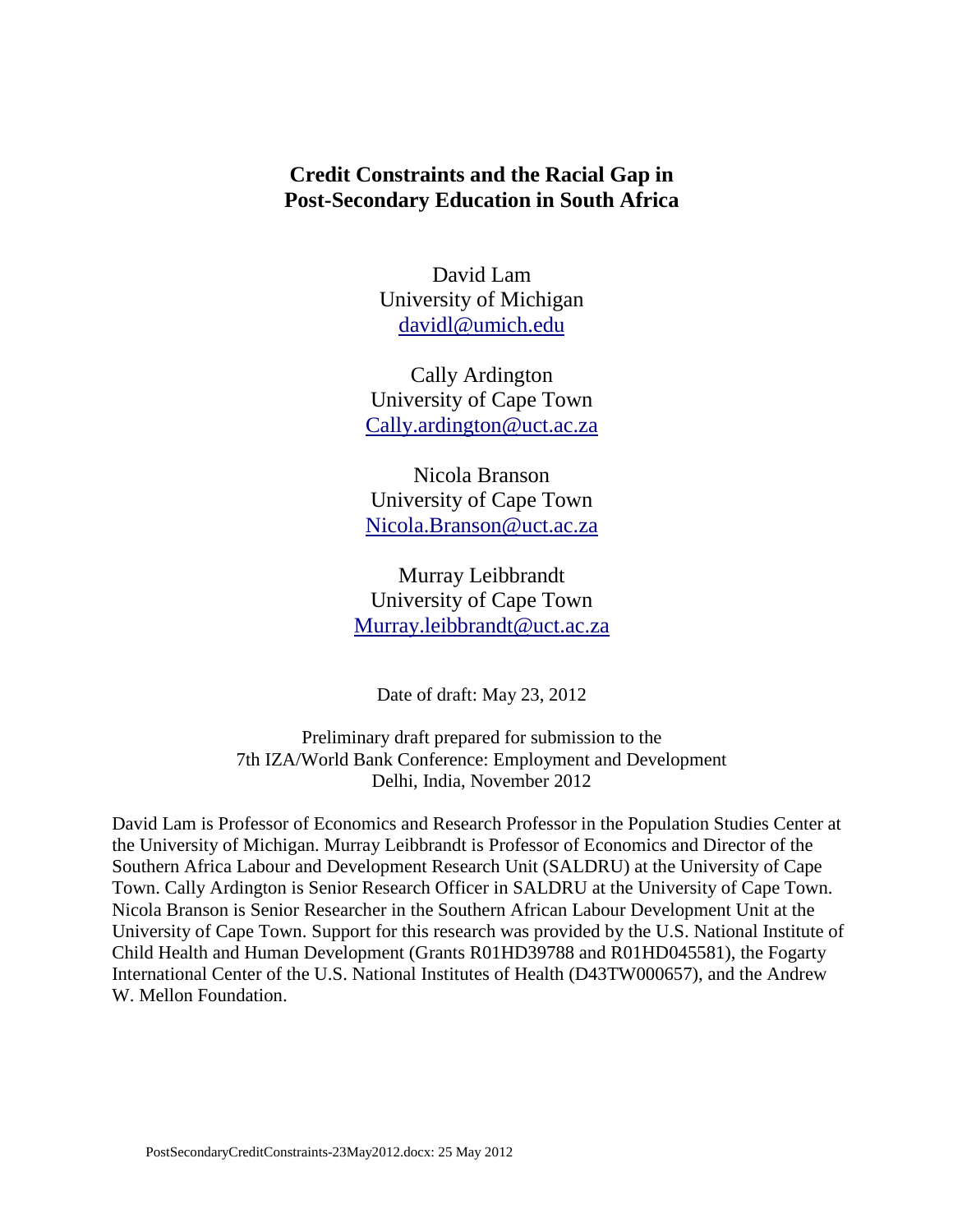#### **Credit Constraints and the Racial Gap in Post-Secondary Education in South Africa**

#### **Abstract:**

<span id="page-1-0"></span>This paper analyzes the impact of baseline household income and scholastic ability on postsecondary enrollment in South Africa. Using longitudinal data from the Cape Area Panel Study (CAPS), we analyze the large racial gaps in the proportion of high school graduates who enroll in university and other forms of post-secondary education. Our results indicate that baseline income and ability (measured by performance on the grade 12 matriculation exam) are strong predictors of post-secondary enrollment and statistically account for all of the black-white difference in enrollment. Controlling for parental education and baseline scholastic ability eliminates the estimated impact of household income on university enrollment, though it does not eliminate the impact of income on other forms of post-secondary enrollment. Two measures of short-term income variability do not have statistically significant effects on enrollment. The results suggest that credit constraints do not appear to be important in explaining university enrollment, arguably the most important determinant of later labor market earnings. Credit constraints may play a role in other types of post-secondary education, however, programs that we estimate to have large labor market returns.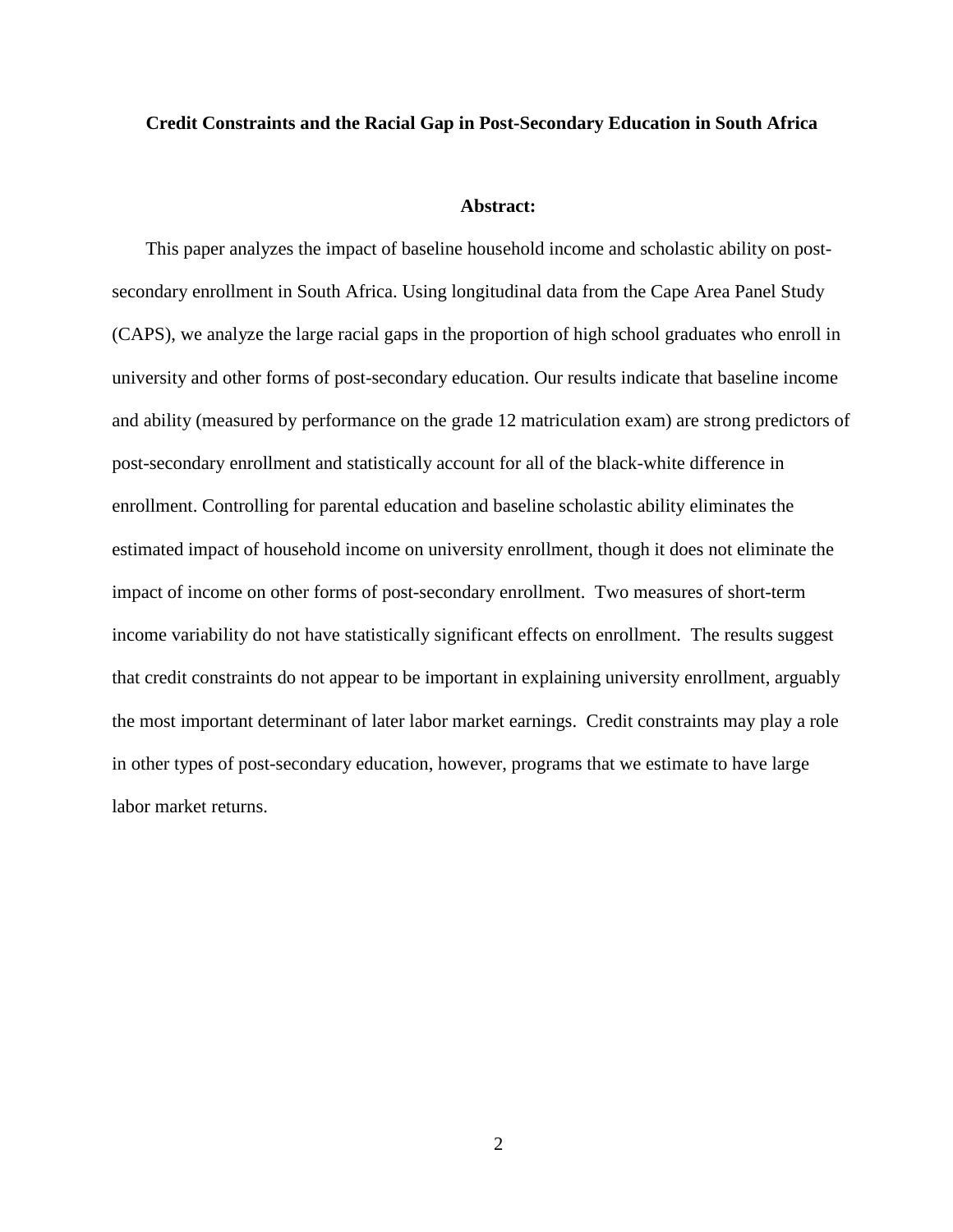## **Introduction**

One of the key issues in economic research on post-secondary education in the United States is the extent to which credit constraints limit the ability of children from low-income families to attend college. While there is clear evidence that family income is strongly correlated with college attendance in the U.S., there are different interpretations of what that correlation means. One interpretation is that low-income families cannot afford to pay tuition and other costs of postsecondary education, a problem that could potentially be solved through fee reductions or financial aid. Another interpretation is that there are long-term educational disadvantages from growing up in a low-income family because children attend lower quality schools and have access to fewer educational resources. Under the second interpretation the policy challenge is more difficult, since financial aid and reduced tuition will not be sufficient to compensate for the cumulative educational disadvantage faced by students from low-income families.

There has been considerable research analyzing these issues in the United States. Using the National Longitudinal Survey of Youth (NLSY) 1979, Carneiro and Heckman (2002) show that the association between family income and college attendance is greatly reduced by controlling for Armed Forces Qualification Test (AFQT) scores. They conclude that the apparent effect of income is due more to early life resource disadvantage than to credit constraints. Using the same NLSY 1979 data, Keane and Wolpin (2001) also conclude that credit constraints have a small impact on college attendance, partly because low-income students are more likely to work. Updating Carneiro and Heckman's analysis with the 1997 cohort of the NLSY, Belley and Lochner (2007) find an increased impact of family income after controlling for AFQT scores. They conclude that credit constraints have become more important in the U.S. over time. Further evidence of credit constraints in the U.S. is provided by Lovenheim (2008), who estimates that increases in house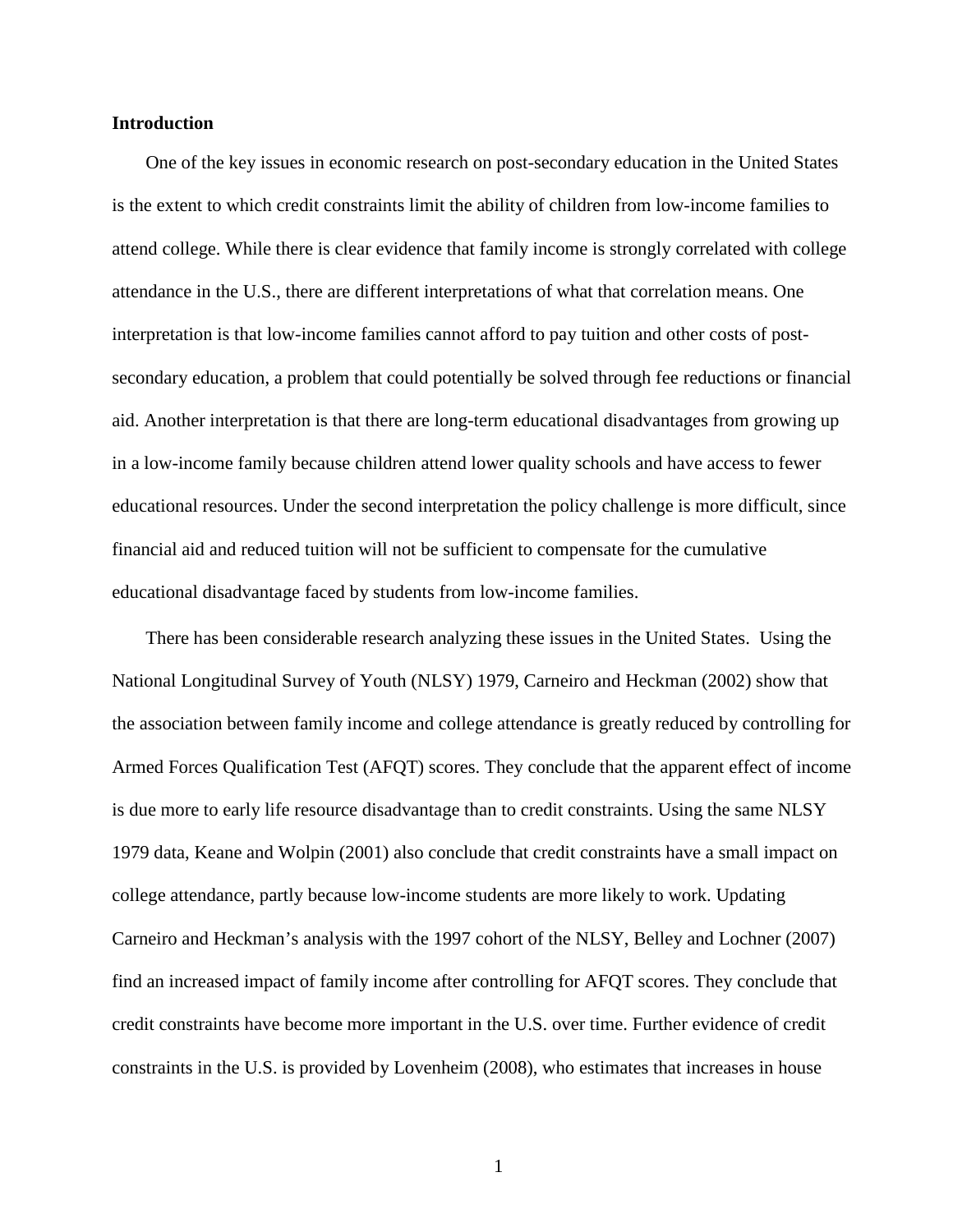values caused increased college attendance among families that would otherwise have been credit constrained.

This paper looks at the extent to which credit constraints affect post-secondary education in South Africa, with particular focus on the country's enormous racial gap in post-secondary enrollment. South Africa is an interesting setting in which to analyze the role of credit constraints in post-secondary schooling for several reasons. First, education levels are relatively high in the country, with almost universal primary education and with most students attending secondary school. The critical education margins for most South Africans today are completion of secondary school and entry into post-secondary schooling. Second, the country has enormous income differences between rich and poor. These differences, which are strongly associated with race, are considerably larger than income differences observed in the U.S. Third, although most postsecondary education options are government funded, the cost of attending post-secondary institutions is high, especially for those in the lowest income groups. Issues of affordability may therefore play an important role in determining who is able to enroll. Finally, the legacy of apartheid's "Bantu education" system continues to manifest itself in large differences in the quality of primary and secondary schooling received by students from different race and income groups. The apartheid government ran separate school systems for different racial groups, with enormous differentials in funding levels and in the design of the curriculum (Fiske and Ladd 2004). Although government funding levels were equalized across schools after 1994, there continue to be large racial differences in progress through school and ultimate educational attainment (Yamauchi 2005, Bhorat and Oosthuizen 2008, van der Berg 2007). As in the U.S. literature, disentangling short-run financial constraints from the long-run educational disadvantage associated with growing up poor is therefore very important in understanding inequality in postsecondary enrollment in South Africa.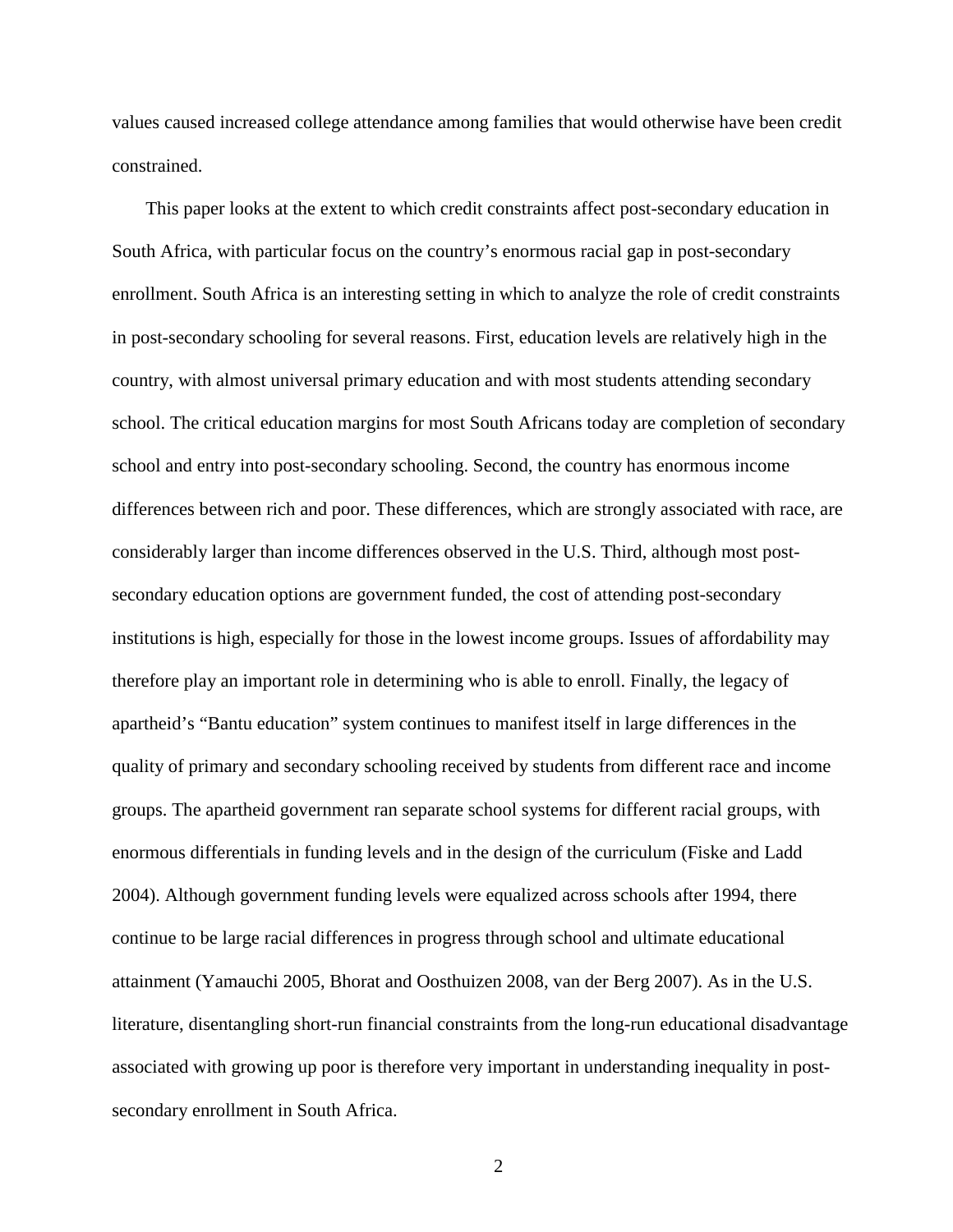We take advantage of longitudinal data from the Cape Area Panel Study (CAPS), a survey that began with about 4,800 14-22 year-olds in metropolitan Cape Town in 2002. In addition to detailed information on post-secondary education, household income, and other individual and household characteristics, CAPS administered a literacy and numeracy evaluation (LNE) to all respondents in Wave 1. Following the approach of Carneiro and Heckman (2002), these LNE scores allow us to at least partially control for baseline cognitive skills in analyzing the income of household resources on post-secondary enrollment.

A major focus of this paper is the comparison of schooling outcomes for African, coloured, and white youths. These three population groups were subject to very different treatment under apartheid. Whites had advantages in a wide range of areas, including significantly higher expenditures on schooling, privileged access to the labor market, unrestricted residential mobility, and better access to social services. Africans had the least access to services and the most restrictions on work and migration, with a large gap in expenditures on schooling. The coloured population, which is heavily concentrated in the Western Cape (including Cape Town), occupied an intermediate status under apartheid, with higher expenditures on schooling, fewer restrictions on residential mobility, and better access to jobs than Africans.

#### **Empirical Patterns in Post-Secondary Education in South Africa**

Table 1 uses the nationally representative Labour Force Survey (collected by Statistics South Africa) from 2000 and 2007 to analyze trends in educational attainment for 25-29 year-olds. One striking feature of the table is the large decline in the percentage with less than grade 9 education – from around 31% in 2000 to around 20% in 2007 – in both the African and coloured columns. This is a significant improvement in the bottom part of the schooling distribution. There has been much less improvement at the top of the distribution. The proportion of Africans with grade 12 or higher increased from 36% to 41%, but the proportion going beyond grade 12 increased only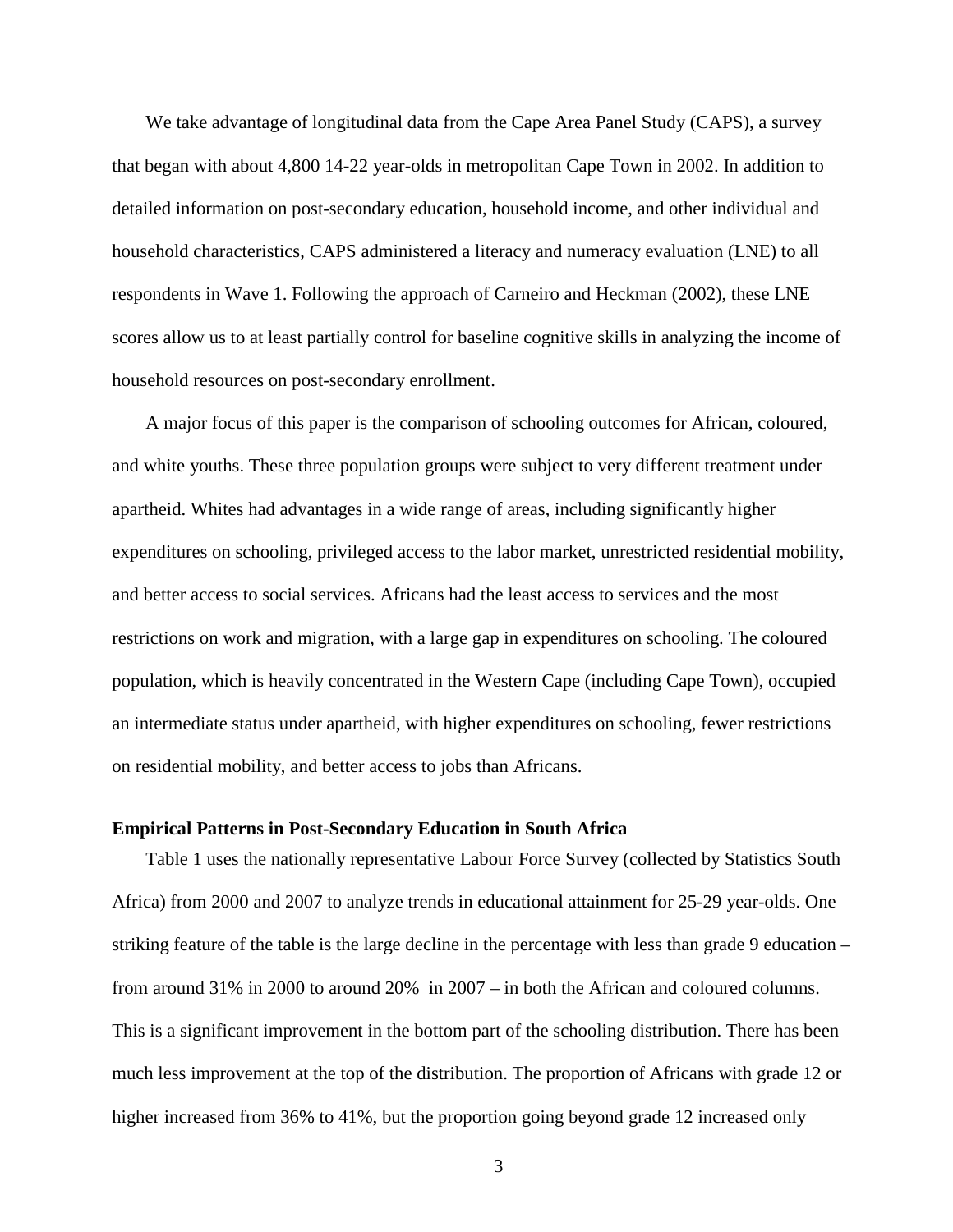slightly – from 7.4% to 7.5%. These compare to 80% of whites getting at least grade 12 and 32% of whites going beyond grade 12 in 2007. Only 1.7% of 25-29 year-old Africans had a university degree in 2007, roughly the same as 2000, compared to 16% of whites. When we look at men and women separately (not shown), there is very little gender difference in any of the statistics in Table 1, a pattern found for most analyses of educational outcomes in South Africa (Anderson, Case, and Lam 2001; Lam, Ardington, and Leibbrandt 2011).

Looking at the last two rows of Table 1, African and coloured high school graduates are much less likely than whites to receive any kind of post-secondary schooling. The proportion of high school graduates aged 25-29 that had gone on to post-secondary education was 21% for Africans and 47% for whites in 2000, with declines for both groups between 2000 and 2007. The discrepancy is even larger for university attendance, since the vast majority of Africans who go beyond high school receive some kind of diploma or certificate rather than a university degree. The proportion of African high school graduates going on to receive a university degree was only 4.4% in 2000, declining to 4.2% in 2007. The percentage of white high-school graduates receiving a university degree also declined between 2000 and 2007 (this may reflect an increase in the proportion of young white university graduates who leave South Africa for some period of time rather than an actual decline in the proportion of whites going to university).

Research using data from the 1990s estimated high returns to secondary and post-secondary education in South Africa. Mwabu and Schultz (2000) found using 1993 data that Africans had higher returns than whites, with African returns to secondary education being nearly double the return for whites. Given the fact that the percentage of South Africans receiving post-secondary education has not increased since 2000, it is not surprising that the returns to post-secondary education continue to be high. Table 2 gives estimates of the returns to schooling by individual grade and post-secondary education level beginning at grade 10, based on the pooled 2000-2007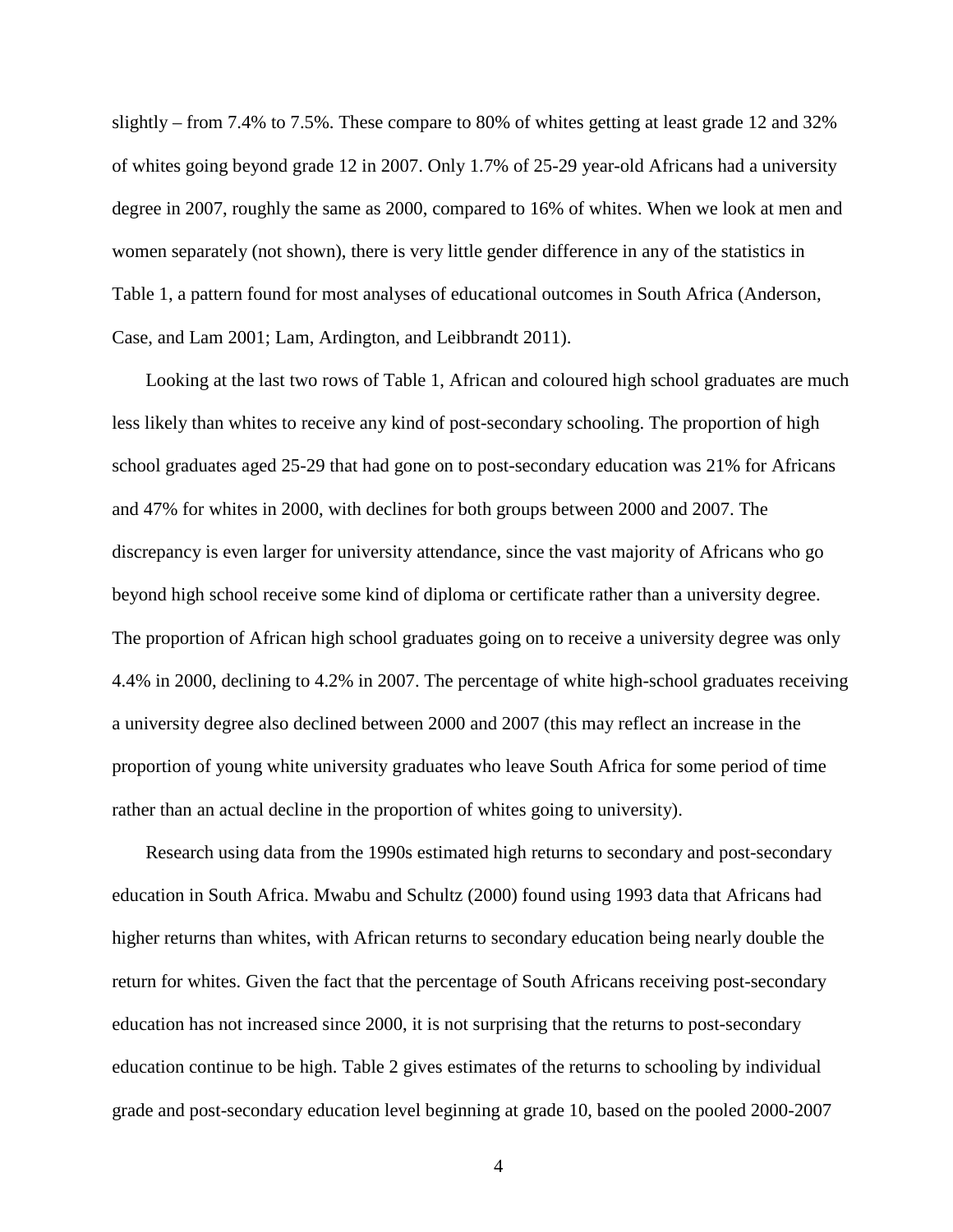Labour Force Survey. The coefficients show the returns to completing a given level compared to the next lower level. Overall the returns are very high, even for grades less than high school completion. Africans with grade 10 earn 13% more than Africans with grade 9, controlling for a quadratic in age and a dummy for male. Africans with grade 12 (matric) earn 33% more than Africans with grade 11. Like Mwabu and Schultz (2000) found using 1993 data, we find that returns to grade 12 and above are higher for Africans than for whites.

The diploma/certificate category in Table 2 includes a variety of post-matric education that is outside universities. This includes universities of technology (technikons), vocational colleges, and other training programs. The returns to these non-university diplomas and certificates appear to be very high, at least given these conventional OLS estimates. Africans with a diploma have more than double the earnings of Africans with just matric. While the focus of this paper is on post-secondary enrollment rather than the returns to post-secondary schooling, the very large returns shown in Table 2 provide an important backdrop for our analysis. It seems clear that the very low post-secondary enrollment rates for non-whites shown in Table 1 are not due to low returns to post-secondary investments for non-whites.

#### **Theoretical Background**

As a theoretical foundation for our empirical analysis, we begin by assuming a standard human capital model of schooling decisions, and then discuss how it can illustrate key issues about education in South Africa. We assume that the decision of whether to enroll in a postsecondary institution is based on a comparison of the discounted present value of lifetime benefits with the costs. Consider a decision in period  $t=0$  to attend a university that takes  $k$  years to complete, has tuition costs of *C* per year, and will raise subsequent earnings from  $Y_0$  to  $Y_k$ . The difference between the present value of investing in university (*s=k*), subtracting off costs, and the present value of not attending university (*s=0*) is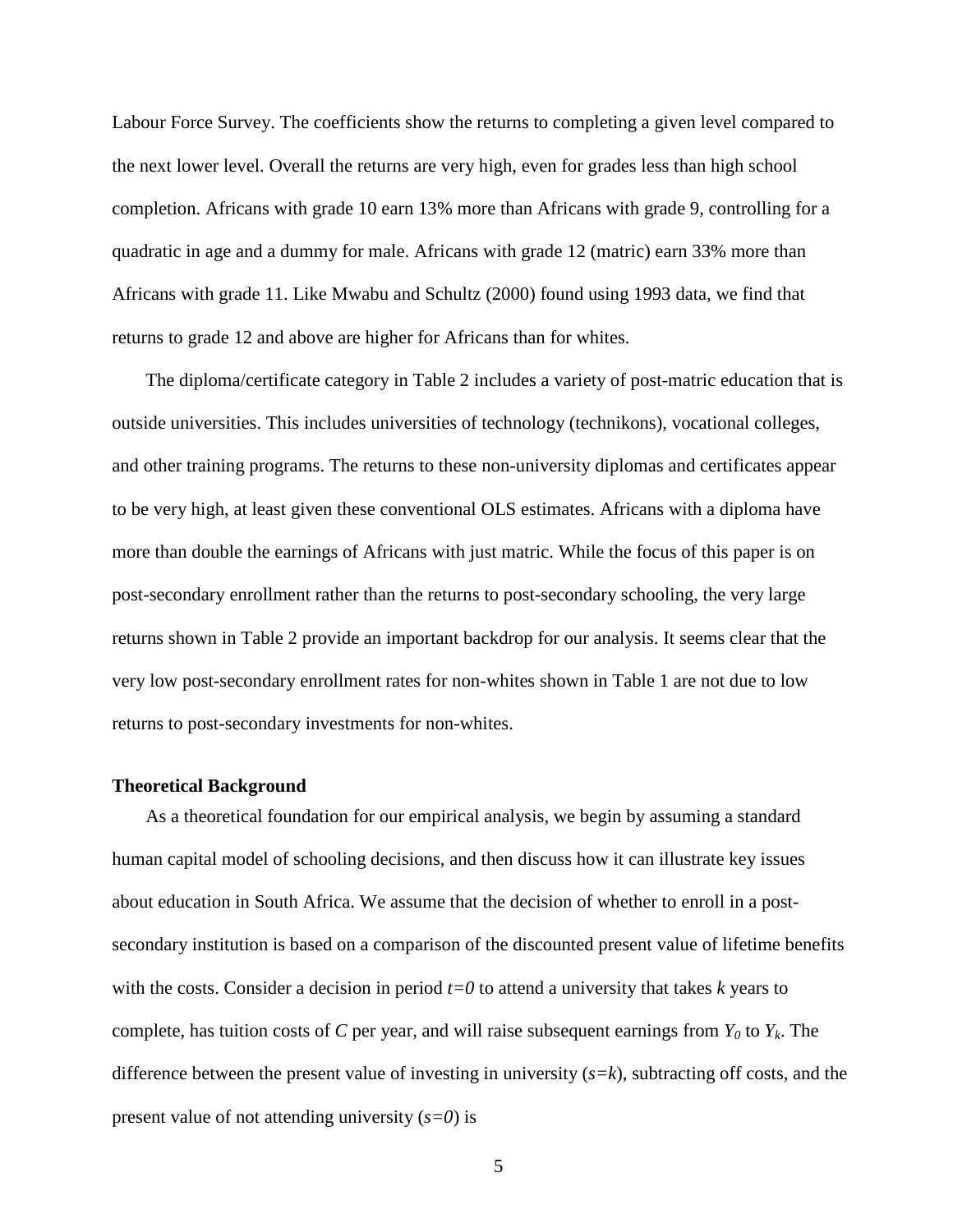$$
PV(s = k) - PV(s = 0) = \left[ \int_{k}^{\infty} Y_k e^{-rt} dt - \int_{0}^{k} Ce^{-rt} dt \right] - \int_{0}^{\infty} Y_0 e^{-rt} dt = \frac{Y_k}{r} e^{-rk} - \frac{C}{r} \left[ 1 - e^{-rk} \right] - \frac{Y_0}{r} \tag{1}
$$

where  $r$  is the rate of interest. Equation  $(1)$  will be positive, implying that college raises subsequent earnings by enough to cover both the direct monetary costs and foregone earnings, when the following condition holds:

$$
\frac{\ln\left(\frac{Y_k + C}{Y_0 + C}\right)}{k} > r.
$$
 (2)

Equation (2) gives the condition under which any individual who could borrow money at the interest rate *r* should be willing to borrow to invest in *k* years of college. If we are considering one additional year of secondary school and *C* were zero, Equation (2) reduces to the familiar Mincer condition that an individual should continue in school for one more year if earnings increase by more than the rate of interest.

We are particularly interested in the extent to which financing constraints deter some individuals from attending college. One way to interpret credit constraints in the context of Equation (2) is an increase in the interest rate, implying that a higher expected increase in earnings is required to justify the investment. This means that a smaller percentage of the population will attend tertiary schooling and that those who do attend will be those with higher rates of return. In South Africa issues of financing schooling, especially at the tertiary level, are likely to be considerably more serious than in the U.S. Looking at reports in CAPS of fees paid by those attending post-secondary institutions in 2005, the mean fee paid by African students was around 8000 Rand per year (about US\$2000 using Purchasing Power Parity adjustments). This is more than double the median annual per capita family income for African respondents of around 3500 Rand. Median total annual household income for African households was 17,500 Rand. Most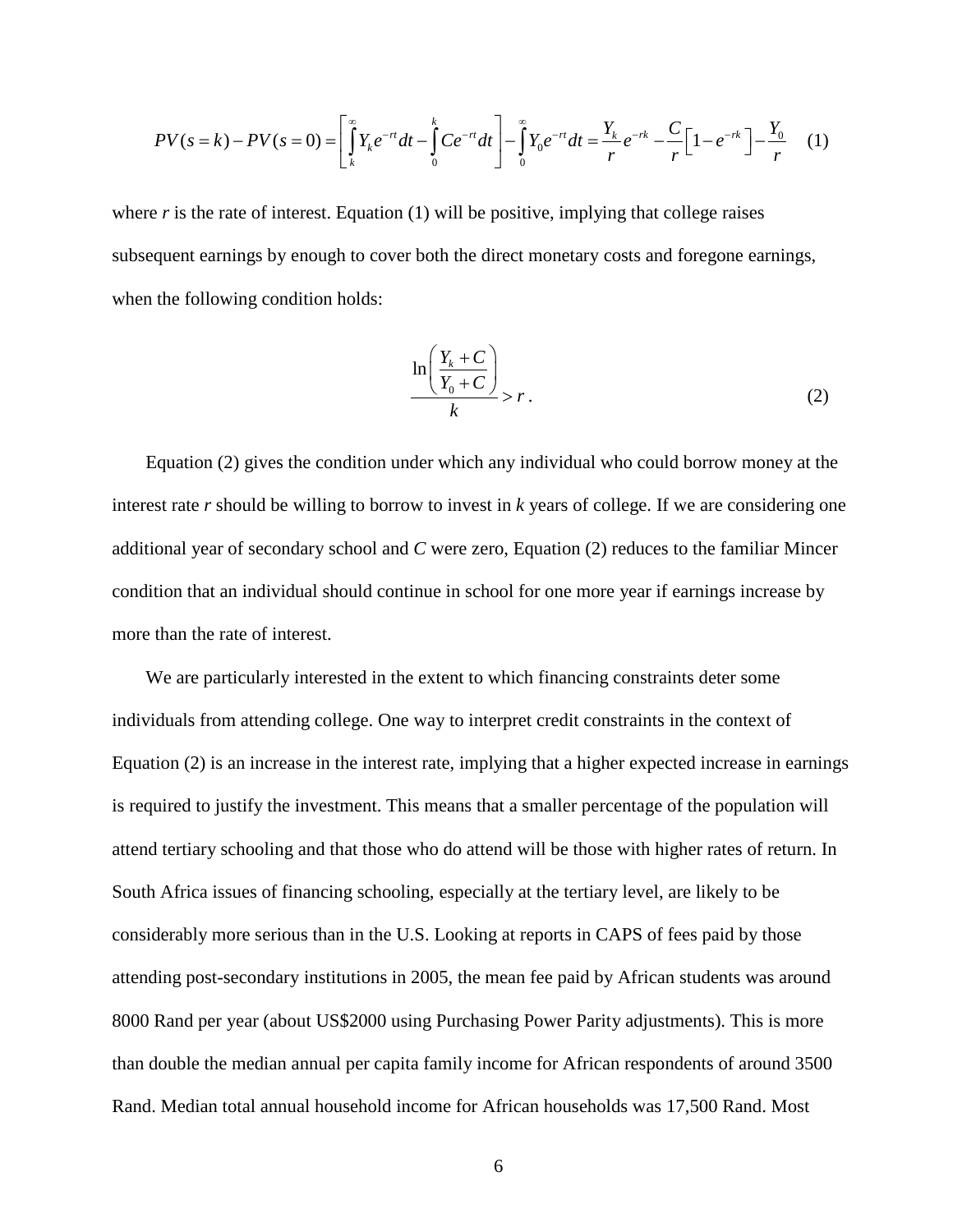African households have few financial assets and limited ability to borrow. The fees paid by African students would be even higher if they attended higher quality institutions. Our review of fees charged by major tertiary institutions in Cape Town indicates that annual fees are about 13,000 Rand at technical colleges and about 18,000 Rand at universities. While some financial aid is available, the cost of financing tertiary education is likely to be a serious constraint on most African students.

Individuals may have access to different sources of credit at different interest rates. As pointed out by Lovenheim (2008), they presumably access these resources sequentially, with selffinancing from household wealth being the lowest cost resource that is accessed first. For black South Africans, access to family or household members who are receiving the state old-age pension may be an important source of funding. The pension pays about 11,000 Rand per year, close to the typical cost of post-secondary schooling. A 20-year-old living with a pension-eligible grandparent may be better able to finance post-secondary schooling than a 20-year-old without access to a pension recipient. Below we explore the fact that age eligibility for the pension creates a potentially exogenous source of variation in household and extended family income that may affect post-secondary schooling decisions.

As discussed above, an important point of debate in the literature on credit constraints in postsecondary schooling has been whether the positive relationship between family income and college attendance in the U.S. is due to credit constraints or cumulative long-term effects of family background on variables such as early childhood development, school quality, and home learning environment. Carneiro and Heckman's (2002) found in the 1979 NLSY that the impact of family income on college attendance is greatly reduced when they control for AFQT scores and parental education. In terms of the simple model outlined above, lifetime disadvantage associated with growing up in a poor household may lead to lower cognitive ability at the age at which post-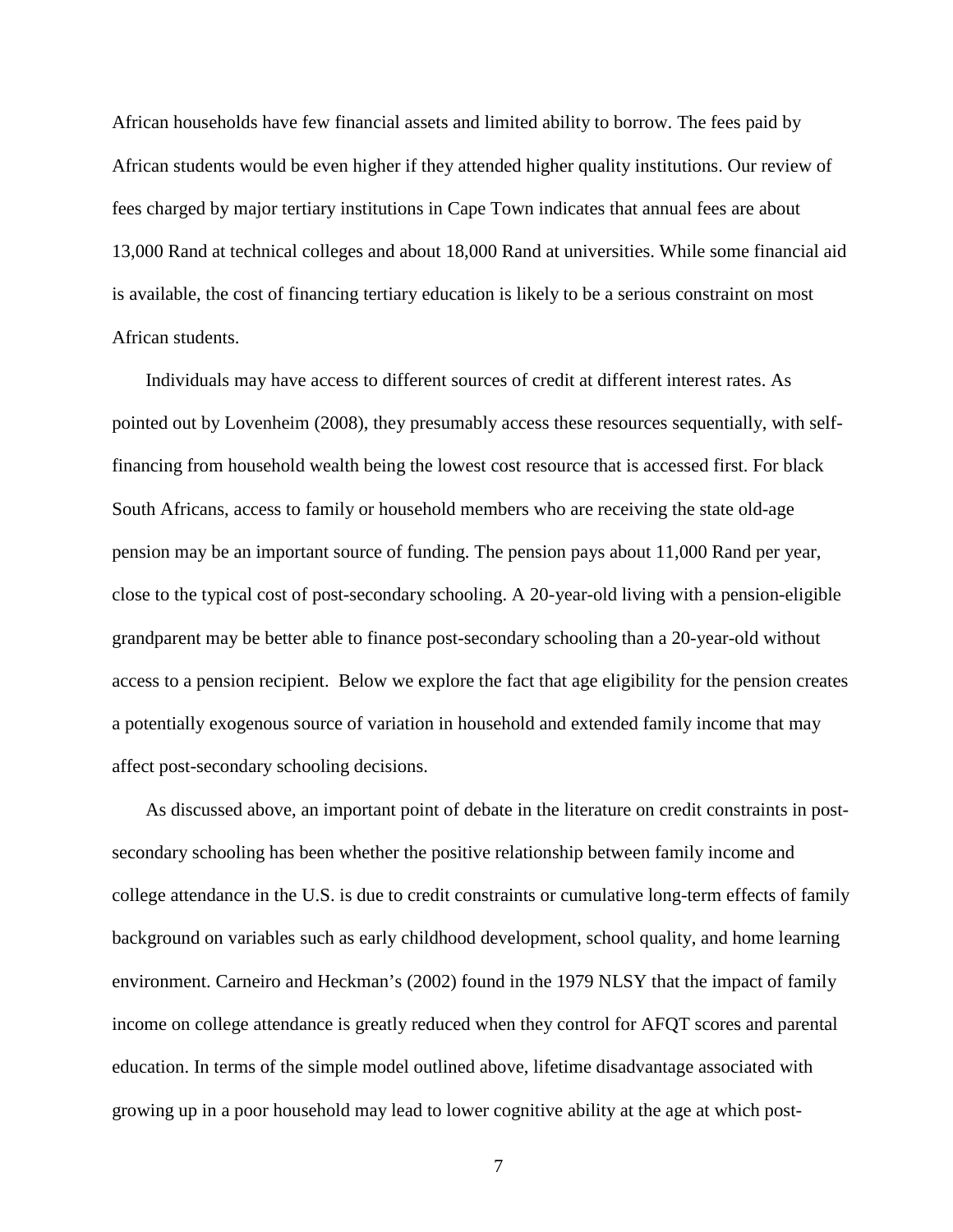secondary schooling decisions are being made. Assuming that lower ability students have lower returns to post-secondary schooling, the left-hand side of Equation (2) will be reduced and investments in tertiary schooling will be less likely, even without any differences in the effective borrowing rate. An important advantage of CAPS is that the baseline literacy and numeracy evaluations make it possible to do the same kind of analysis done by Carneiro and Heckman and other papers in the U.S. literature. In addition to test scores and family income we are also able to control for parental education (even when parents are not co-resident) and a number of other important family background variables.

#### **Data: The Cape Area Panel Study**

Our empirical analysis uses the Cape Area Panel Study (CAPS), a longitudinal survey in metropolitan Cape Town.<sup>[1](#page-1-0)</sup> Wave 1, collected in 2002, included 4,752 young people aged 14-22. Cape Town has three predominant population groups – the distribution in the 2001 census was 48% coloured, 32% African/black, and 19% white. CAPS oversampled areas classified as predominantly African and white. Cape Town is the only major city in South Africa to have substantial numbers of white, coloured, and African residents, providing unique opportunities to study changes in inequality after the end of apartheid.

The Wave 1 young adult questionnaire, administered to up to three household members aged 14-22, covered a wide range of variables including schooling and work. It also included a literacy and numeracy evaluation (LNE) which features prominently below. We use 2005, the timing of Wave 3, as the endpoint for the transitions we analyze. Data from Wave 4, collected in 2006, and Wave 5, collected in 2009, is used to fill in data for respondents who were not interviewed in Wave 3. Table 3 gives information on sample size and attrition. There were 4,752 respondents in

<sup>&</sup>lt;sup>1</sup> Details about CAPS, a collaborative project of the University of Cape Town and the University of Michigan, are available in Lam et al. (2008) and on the CAPS web site, [www.caps.uct.ac.za.](http://www.caps.uct.ac.za/)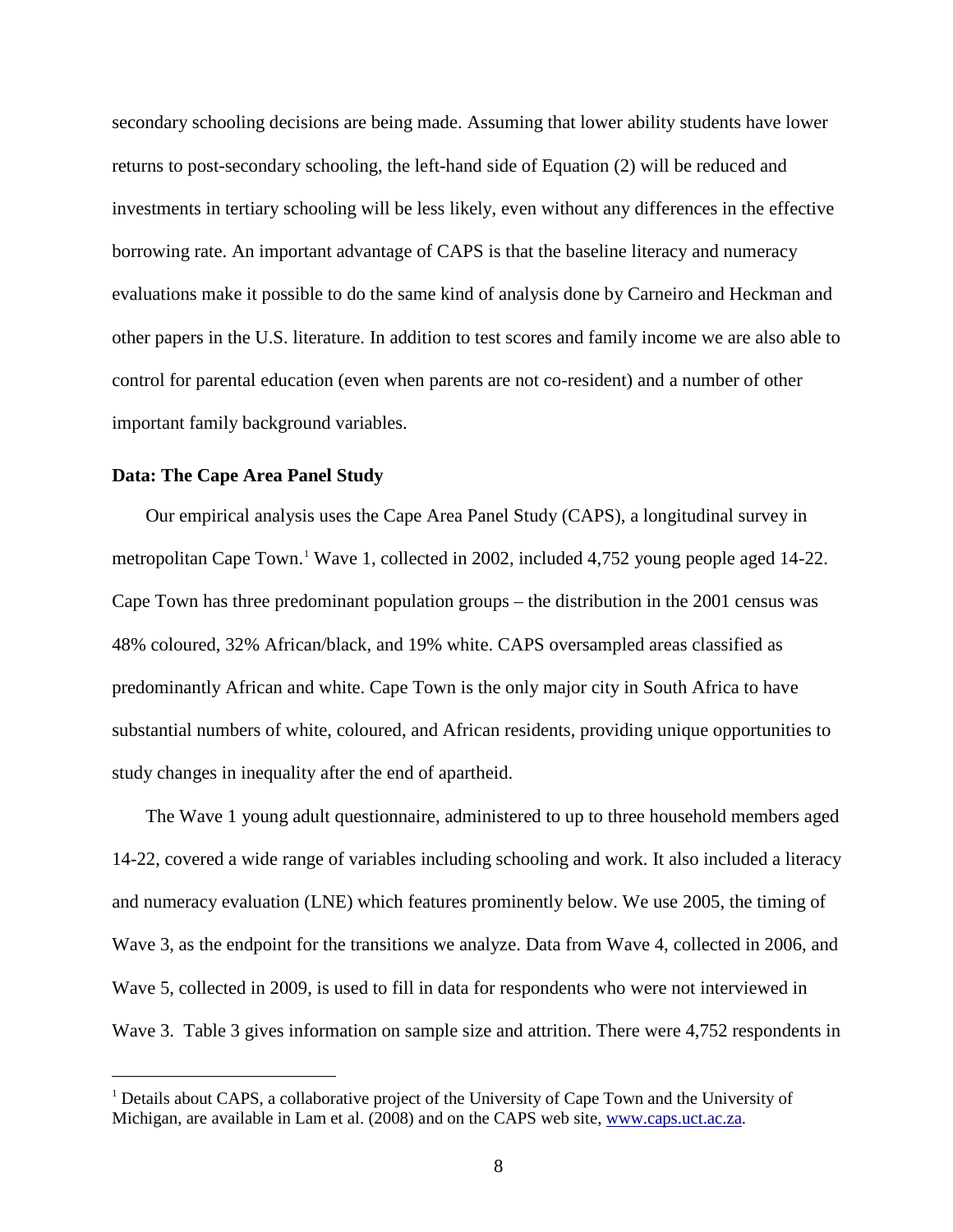Wave 1, with relatively equal numbers of African and coloured respondents as planned in the sample design. The white sample is considerably smaller, a result in part of a lower response rate.<sup>[2](#page-10-0)</sup> Looking at the sample with data for 2005, the overall attrition rate was 16%, with significant differences across population groups. The African attrition rate is 18%, with most attrition due to migration back to the rural Eastern Cape province that is the main sending region for Africans in Cape Town. The coloured population has its roots primarily in Cape Town, a factor contributing to its lower 10% attrition. The 32% attrition for whites includes both migration out of Cape Town (including out of South Africa) and a significant number of refusals.

The bottom panel of Table 3 shows attrition among those respondents who were enrolled in grade 10, 11, or 12 in 2002. Since most of our analysis will focus on respondents who completed secondary school in 2002, 2003, or 2004, this panel shows the group at risk of being in our target sample. Attrition is lower among this group than it is for the overall CAPS sample, with attrition for all population groups combined of 12%.

#### **Empirical Analysis**

We begin our empirical analysis with an overview of some of the individual and household characteristics we will use in our regressions. Table 4 presents descriptive statistics for respondents who completed grade 12 in 2002, 2003, or 2004. Line 1 shows whether the respondent was enrolled in any kind of post-secondary education in 2005. The percentage enrolling in post-secondary education varies from 34% for Africans and coloureds to 63% for whites. Looking at specific types of postsecondary education in Lines 2-5, we see that while 42% of whites are enrolled in university in 2005, only 11% of Africans and 14% of coloureds are

<span id="page-10-0"></span><sup>&</sup>lt;sup>2</sup> As in most South African household surveys, CAPS response rates were high in African and coloured areas and low in white areas. Household response rates were 89% in African areas, 83% in coloured areas, and 46% in white areas. Young adult response rates, conditional on participation of the household, were quite high, even in white areas. Given household participation, response rates for young adults were 93% in African areas, 88% in coloured areas, and 86% in white areas (Lam et al. 2008).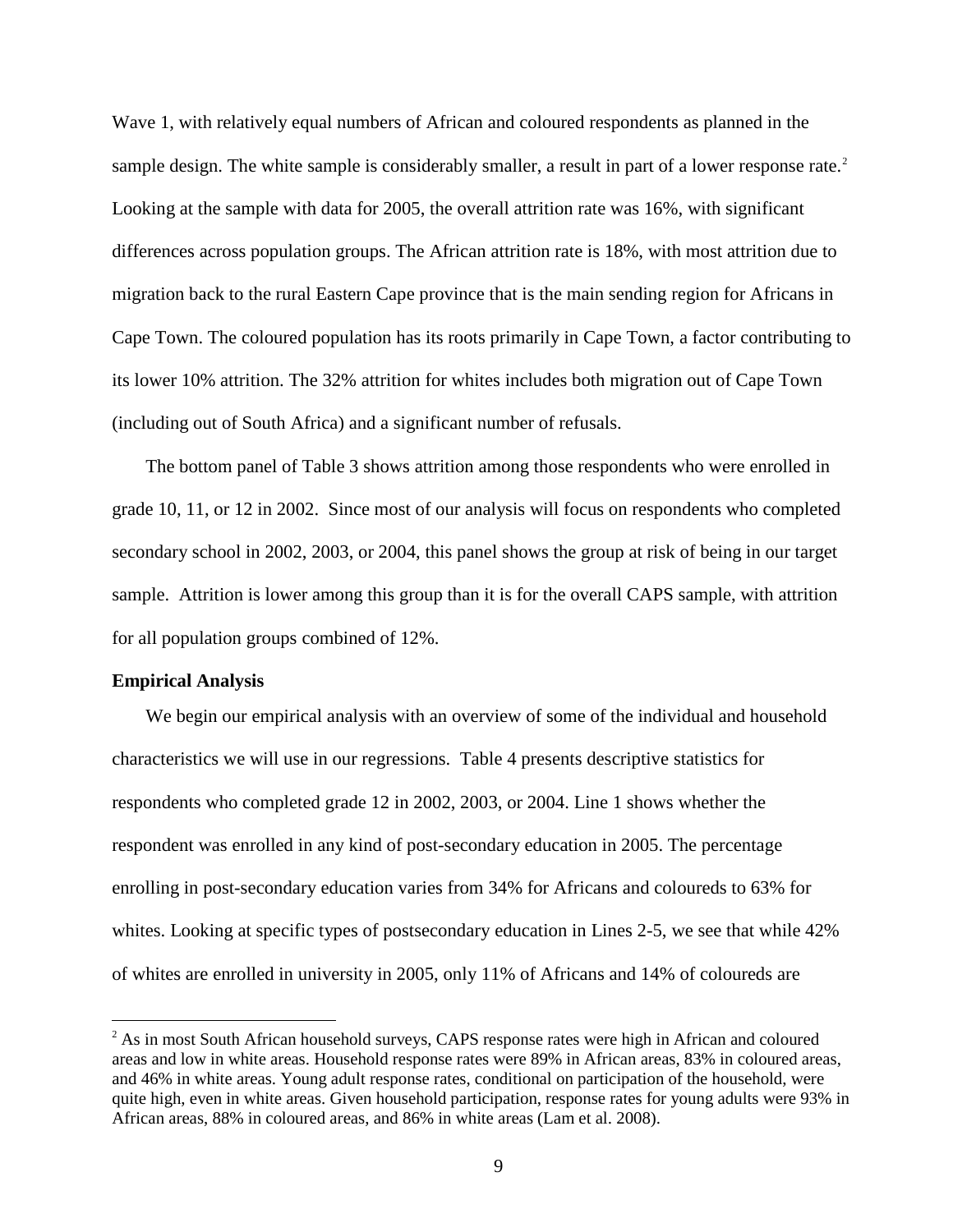enrolled in university. Enrollment in technical universities (technikons) is more similar across races – 12% for Africans, 11% for coloureds, and 7% for whites. About 12% of Africans and 10% of coloureds are enrolled in the diverse range of other post-secondary education. A higher proportion of whites – 17% – are enrolled in these other types of post-secondary institutions. Below we will estimate regressions using both the full set of post-secondary institutions and the more narrowly defined university and technical university group of institutions.

An important feature of CAPS is the literacy and numeracy evaluation (LNE) that was administered to all youth respondents in Wave 1. The means and standard deviations of the combined literacy and numeracy score are reported in Line 14 of Table 4 (the score is standardized to zero mean and unit variance for the full sample of 14-22 year-olds). The LNE was a selfadministered 45-question test that took about 20 minutes to complete. Respondents could take the test in English or Afrikaans. There was no version in Xhosa, the home language of most African respondents. The English language test was taken by 99% of African respondents, 43% of coloured respondents, and 64% of white respondents. In interpreting the results it is important to keep in mind that most white and coloured students took the test in their first language, while Africans took the test in a second language. It must also be noted, however, that English is the official language of instruction in African schools and is used for many tests such as the grade 12 matriculation exam. We use the LNE scores as a measure of cumulative learning at the time of the 2002 interview. Performance on the test reflects a combination of many factors, including innate ability, home environment, and the quantity and quality of schooling to that point. Table 4 shows the large racial differences in performance on this test. The mean score for Africans was 1.5 standard deviations below the mean score for whites. The standard deviation of African scores is 60% larger than the standard deviation of white scores.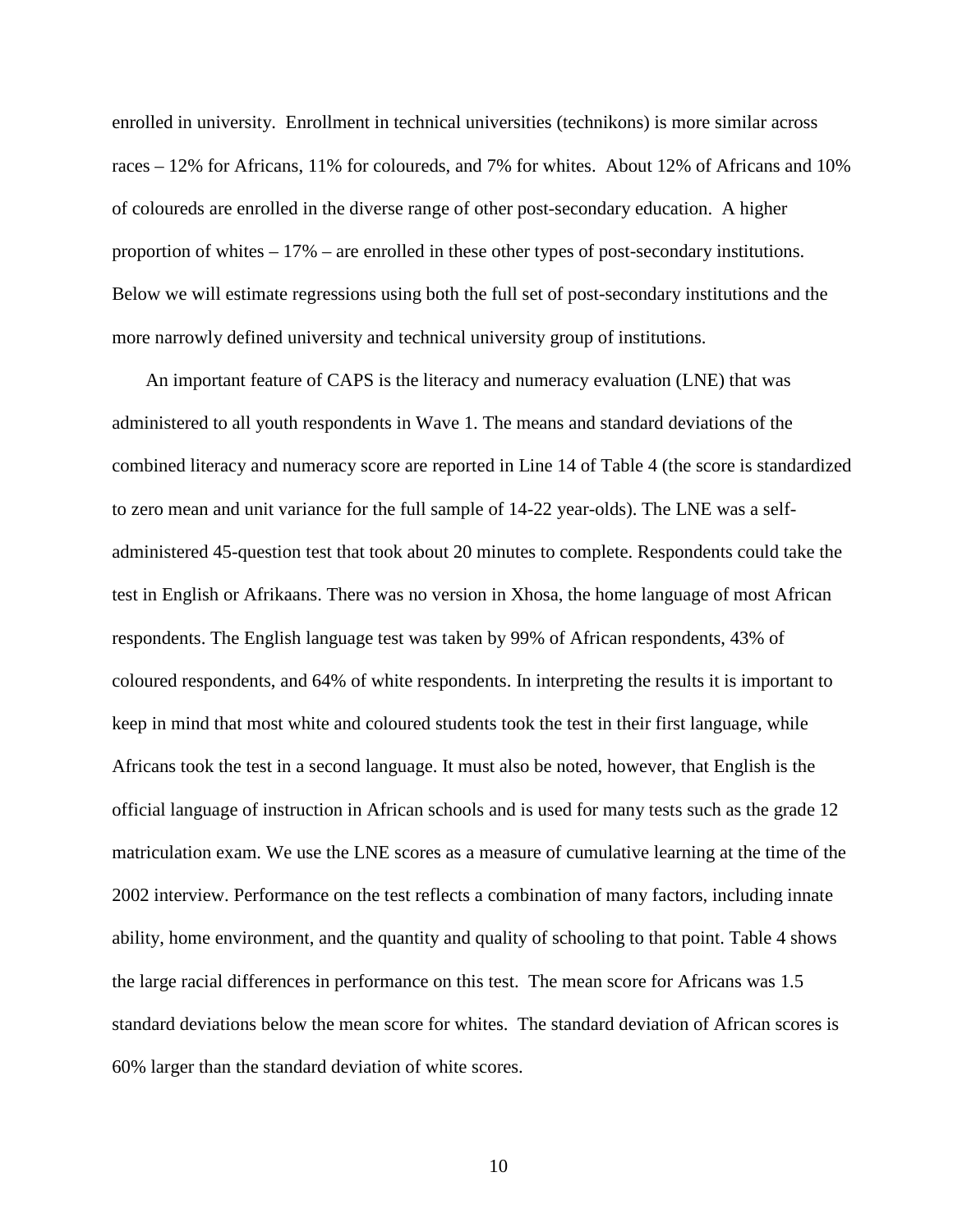The score on the grade 12 matriculation exam will feature prominently in our analysis below. We calculate the score based on respondent's answers to questions about performance on the multiple components of the exam, generating a score that goes from 1 to 8. We use an algorithm similar to that used by the University of Cape Town, which, like other universities, uses the matriculation exam results as the basis for admission decisions. A score of 5 roughly corresponds to the cutoff for eligibility for admission to university. As seen in Line 15 of Table 4, both Africans and coloureds have a mean below 5, while whites have a mean of 5.7. We will look at the distribution of these scores in more detail below.

Table 4 also presents information on the number of grades failed in Line 23. African students have failed an average of 0.64 grades by 2002, compared to 0.37 for coloureds and 0.16 for whites. As Lam, Ardington, and Leibbrandt (2011) show using CAPS data, there are high levels of grade repetition in black secondary schools, with grade repetition playing an important role in explaining racial gaps in ultimate educational achievement.

Given our interest in the impact of credit constraints, one of our key independent variables is household income. Lines 12 and 13 of Table 4 show the large differences in baseline household income per capita, as reported by an adult respondent in the Wave 1 household questionnaire. It is important to note that income is measured while the respondents are still in secondary school, making it an appropriate predictor of subsequent education outcomes. The mean for whites is about seven times greater than the mean for Africans. Related to these differences, the mean school expenditures in 2002 (when everyone in this group of respondents was still in secondary school) were about seven times greater for whites than for Africans. In addition to these enormous racial differences in baseline income and test scores, there are also large racial differences in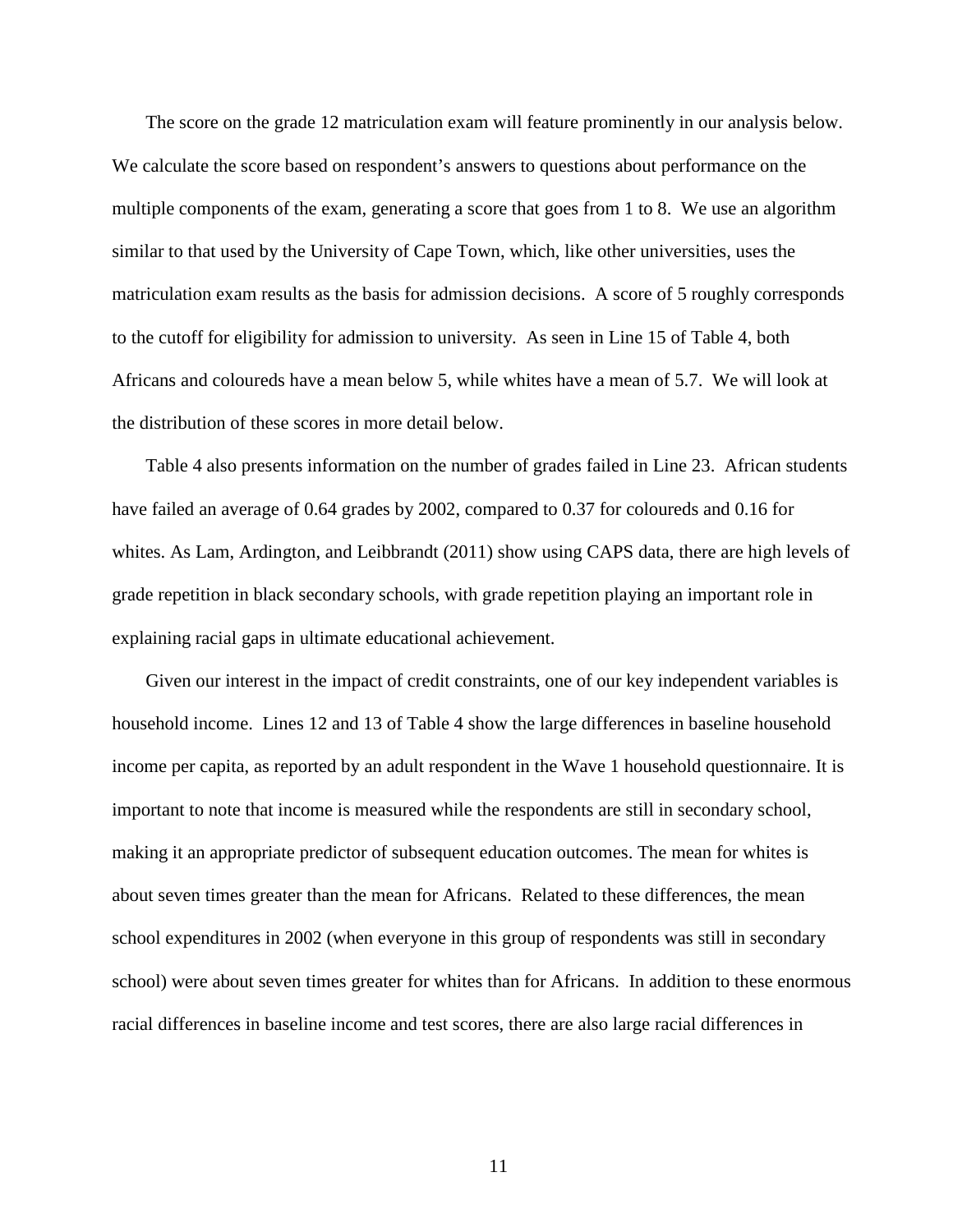parents' education. The mothers and fathers of African youth have around four years less schooling than the parents of white youth, with father's schooling missing for 44% of Africans<sup>[3](#page-13-0)</sup>.

We include in the regressions below two variables that are used as indicators of short-run changes in household financial resources. The first, shown in Line 6 of Table 4, is an indicator of household shocks. This is based on questions asked in Wave 3 in 2005. We define a negative shock as having occurred if the household experienced a death, job loss, loss of a grant or loss of support from outside the household, and if the household respondent reported that the shock had a moderate to severe financial impact on the household. Negative shocks were experienced by 13% of Africans, 12% of coloureds, and 6% of whites.

We also use an indicator of whether there was a pension-eligible person as part of the respondent's household in the year the respondent completed grade 12. This is based on the household roster in the 2002 baseline survey. The South Africa Old Age Pension is an important part of the social safety net in South Africa, providing significant resources to many households. Until recently women became eligible for this non-contributory pension at age 60 and men became eligible at 65. Although there is a means test, it is non-binding for most African elderly. As seen in Line 8 of Table 4, 17% of Africans and 23% of coloureds had a pension-eligible person in their household when they graduated from high school.

#### *Income, ability, and post-secondary enrollment*

The top panel of Figure 1 presents lowess estimates of post-secondary enrollment in 2005 as a function of the log of 2002 household per capita income. We continue to use the sample of respondents that completed high school in 2002, 2003, or 2004. As a reference for the lowess estimates the bottom panel plots kernel densities for each population group, standardized so that the overall mean is zero. The kernel densities demonstrate the enormous racial differences in

<span id="page-13-0"></span><sup>&</sup>lt;sup>3</sup> Parental schooling comes from the household questionnaire when the parent is co-resident, and is collected from the young adult directly when the parent is not co-resident.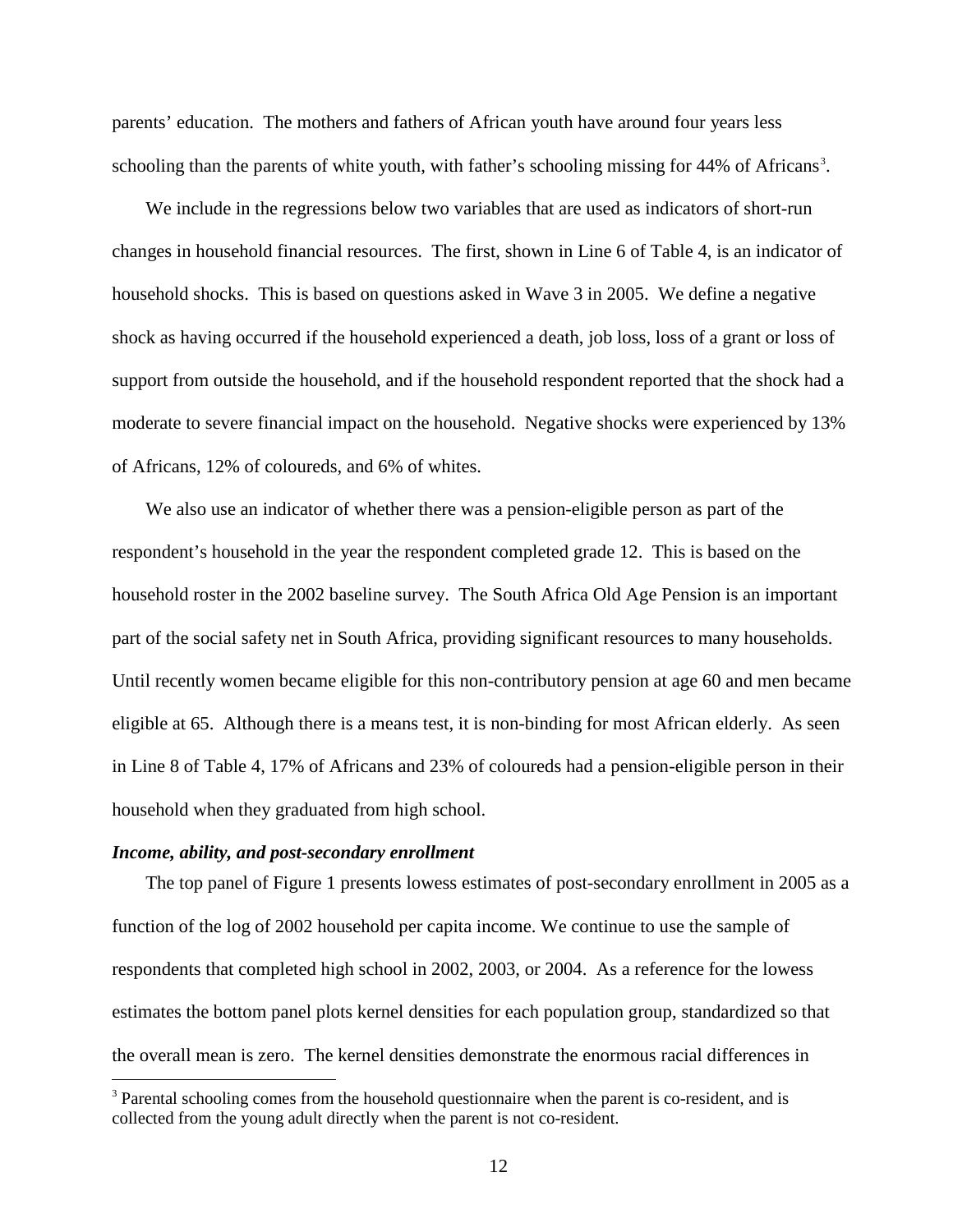income. A striking feature is the very small range in which the African and white income distributions overlap, with the coloured distribution sitting in between. In the ranges of income with significant densities, we see in the top panel that there is a strong positive relationship between income and enrollment in post-secondary education. While the white line is everywhere above the African line, the distance between the two lines is relatively small compared to the large mean difference in enrollment shown in Table 4. In the very small range where the African and white income distributions overlap the white enrollment advantage is quite small. This gives the first evidence that income differences play an important role in explaining the racial differences in post-secondary enrollment. It is also striking that African enrollment is higher than coloured enrollment across almost the entire income distribution.

It is important to recognize that the impact of income differs across the diverse range of postsecondary options. Figure 2 looks at the relationship between log per capita household income in 2002 and our three categorizations of post-secondary education – university, technical university, and other. Note that the strong income gradient shown for any type of enrollment in Figure 1 is due primarily to a strong relationship between income and university enrollment. For Africans, enrollment in university rises from about 10% around the African mean income of -0.5 to about 40% at the higher levels of the African income distribution. Income has a weaker and nonmonotonic relationship with enrollment in technical universities and other post-secondary education. For Africans, there appears to be a negative impact of income on enrollment in technical and other starting a little above mean African income. Presumably this reflects the fact that there is a substitution into university at these higher income levels, with income being correlated with matric scores and the admission into university.

Figure 3 shows the relationship between matric scores and enrollment in the three categories of post-secondary education. The bottom panel shows the kernel density estimates of the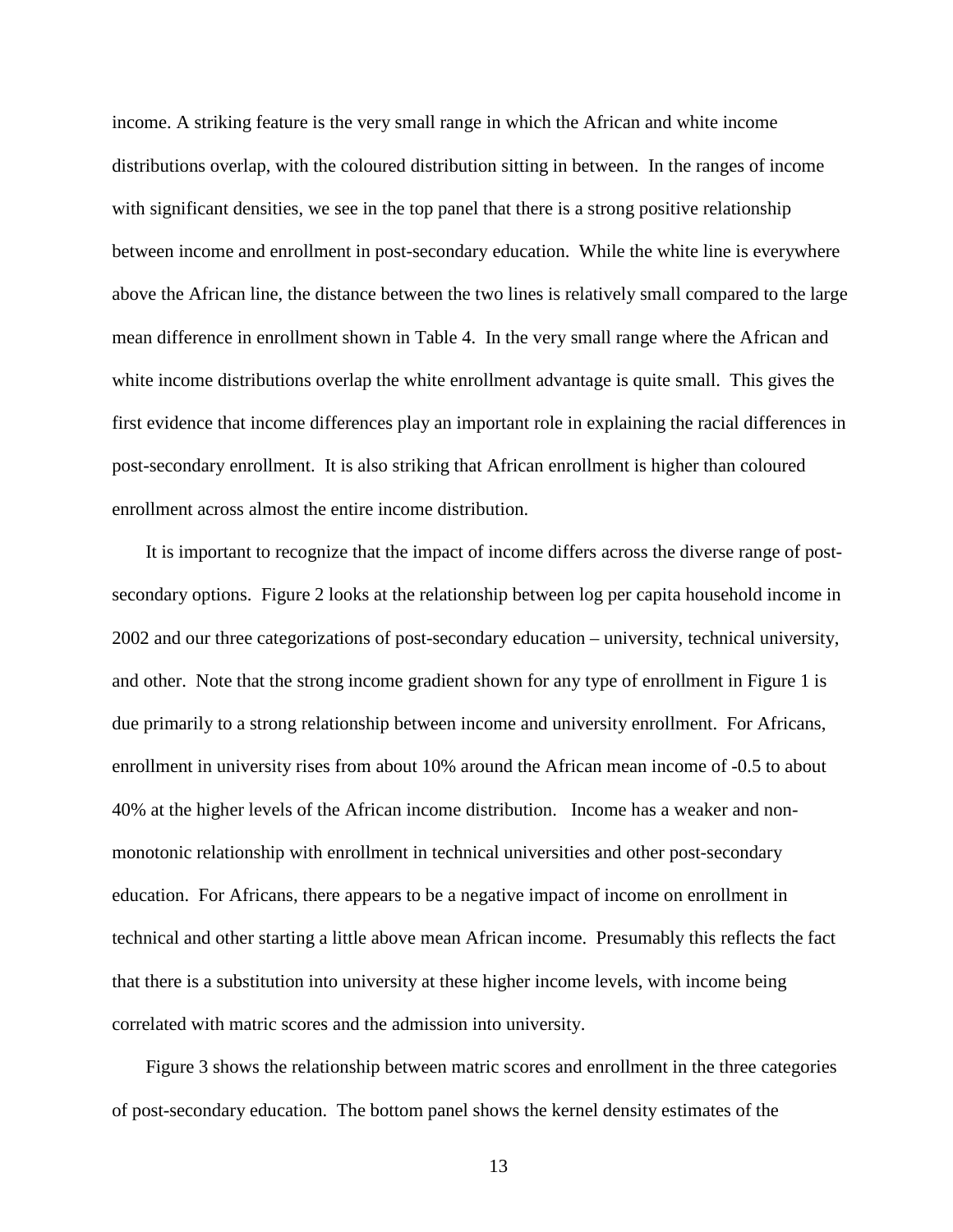distribution of scores for each population group. The top panel shows a strong positive relationship between the matric score and the probability of being enrolled in university in 2005, with some evidence of a kink at 5. The racial gap in university enrollment at any given matric score is quite small, especially in the range of overlapping distributions. Matric scores have a non-monotonic relationship with enrollment in technical universities, turning negative around the university exemption cutoff of 5. Matric scores tend to be negatively associated with enrollment in other types of post-secondary education, presumably reflecting the fact that these options are dominated by technical university or university when students can get admitted to those programs.

#### *Regressions for university enrollment*

This section presents regressions in which our dependent variable indicates that the respondent was enrolled in university in 2005, using the sample of respondents who completed grade 12 between 2002 and 2004. One of our key empirical questions is whether baseline household income is associated with university enrollment, and whether the coefficient on income declines when we control for variables such as matric scores and parental education. Table 5 presents OLS estimates of the linear probability model.

Regression 1 includes only dummies for coloured and white (African is the excluded category), along with a dummy for female, dummies for the year in which the respondent completed secondary school, and terms for age and age squared in 2002. As expected given the sample means in Table 4, the coefficient on coloured is slightly negative but statistically insignificant. The coefficient on white implies that whites have 29.6 percentage point higher probability of enrollment in university. Females have a slightly higher probability of university enrollment, but the coefficient is not statistically significant. The fact the females do at least as well as males in schooling outcomes in South Africa is consistent with previous studies at the primary and secondary levels (e.g. Lam et al. 2011).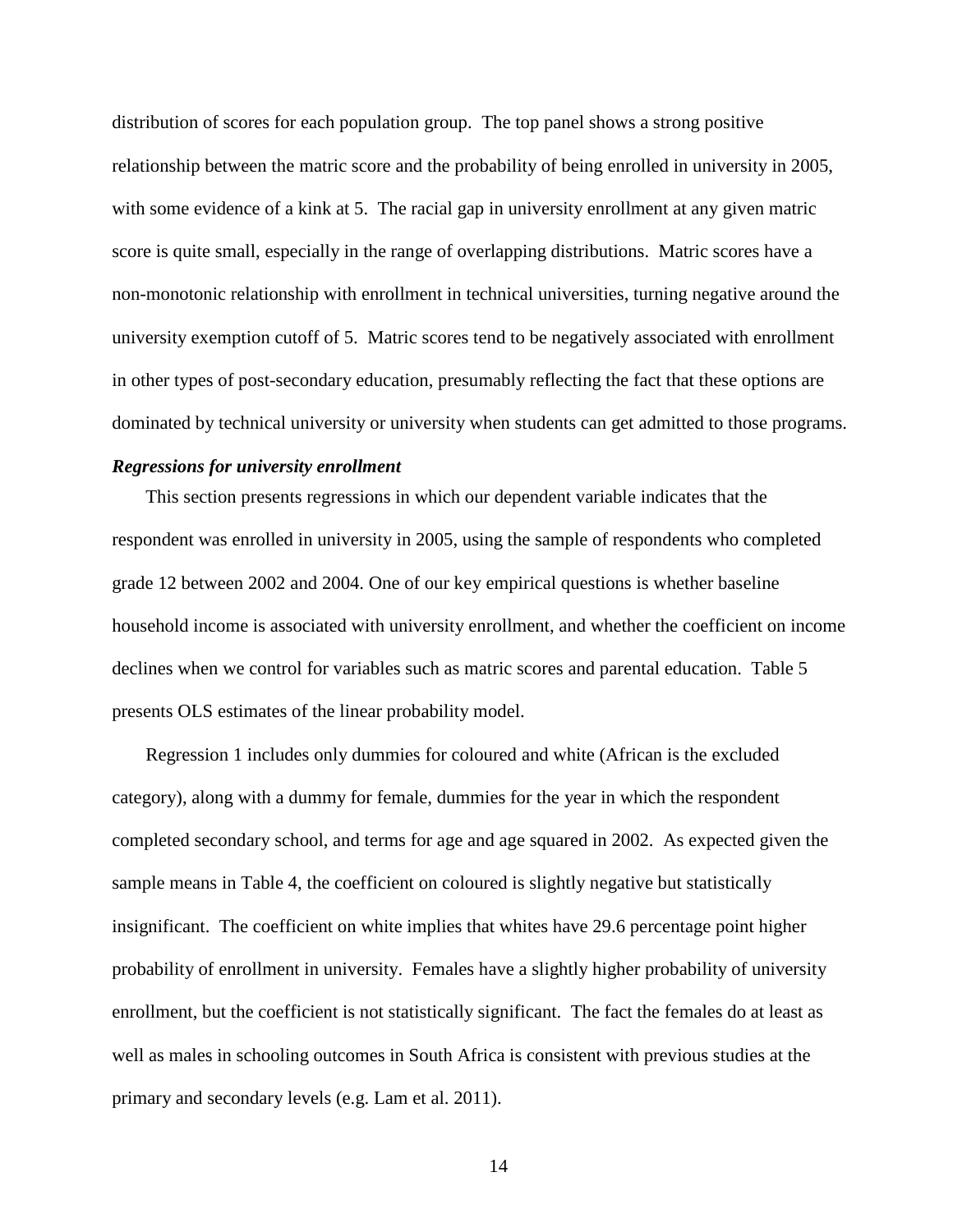Regression 2 adds the log of baseline household per capita income (rescaled to have mean zero) and its square to the regression. The coefficient on the linear term implies that a 10% increase in income implies a 0.8 percentage point higher probability of university enrollment, evaluated at the mean. The striking result in column 2 is that inclusion of household income in the regression causes the white coefficient to fall from 0.296 to 0.077, losing statistical significance. The coloured coefficient falls to -0.09, significantly different from zero at the 0.05 level.

In Regression 3 we add mother's schooling and father's schooling to the regression, an approach used by Carneiro and Heckman to pick up long-term disadvantage. We estimate positive effects of both parents' schooling, controlling for 2002 income. A one year increase on mother's schooling is associated with a 2 percentage point increase in the probability of university enrollment, with about twice as large a coefficient on father's education. Including parental schooling in the regression causes the the estimated impact of household income to drop dramatically and become statistically insignificant. It also causes the coefficient on the white dummy to become statistically insignificant, with a point estimate of only 0.01. Parental education could represent a number of mechanisms affecting post-secondary enrollment. It may be a good proxy for a household's permanent income, picking up the long-term effects of household resources on cumulative human capital. There may also be direct effects of parental education on children's learning that affects the probability of continuing to university. Whatever the mechanisms are that explain the impact of parental education, an important result for our purposes is that controlling for parental education causes the apparent effect of household income during the student's high-school years to essentially disappear.

Regression 4 adds the matriculation exam score to the regression. We use a linear spline with a change in slope at a matric score of 5, roughly the cutoff for admission into university. Matric scores are a strong predictor of post-secondary enrollment, but the effect is highly non-linear. The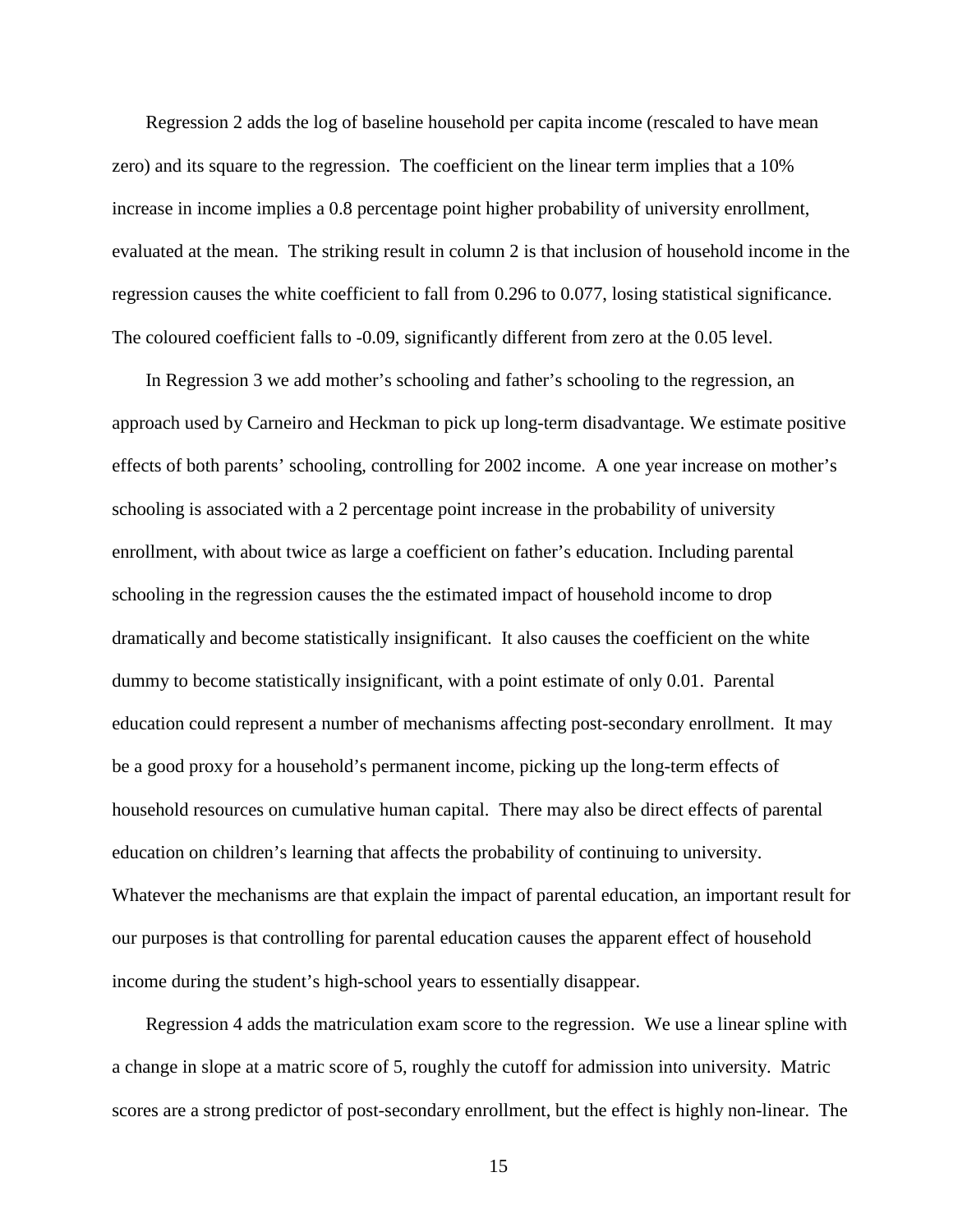spline coefficients in Regression 3 of Table 5 imply that one additional point on the score raises the probability of enrollment in university by 4 percentage points in the 0-5 range, but raises the probability by another 24 percentage points for scores above 5 (in other words, the impact of moving from a score of 5 to 6 would increase the probability of university enrollment by 28 percentage points). Note that including the matric score cuts the coefficients on parental schooling roughly in half, though both coefficients are still statistically significant. The coefficient on baseline household income is now slightly negative, but still statistically insignificant. Controlling for parental education and the matriculation score have removed the apparent impact of income on university enrollment.

Looking at the race dummies in Regression 4, the coefficient on the white dummy is now negative and statistically significant at the 5% level. Taken literally, the coefficient implies that when we control for baseline income, parental education, and matriculation exam scores, whites have a 12 percentage point *lower* probability of enrolling in university education than Africans. In interpreting this result it is important to keep in mind the distributions of income and matric scores shown in Figures 1 and 3. There is very little overlap in the African and white distributions, making it difficult to estimate what whites would do if they had African characteristics (and vice versa). Our result is very similar to the results found in Lam, Ardington, and Leibbrandt (2011), where including controls for income and LNE scores causes a negative estimated effect of being white on progress through secondary school. While the result must be interpreted with caution, it suggests that baseline income and scholastic ability play a major role in explaining racial differences in university enrollment.

### *Estimating the impact of changes in income*

The regressions discussed above suggest that the apparent effect of household income on the university enrollment may be picking up the effect of parental education and the cumulative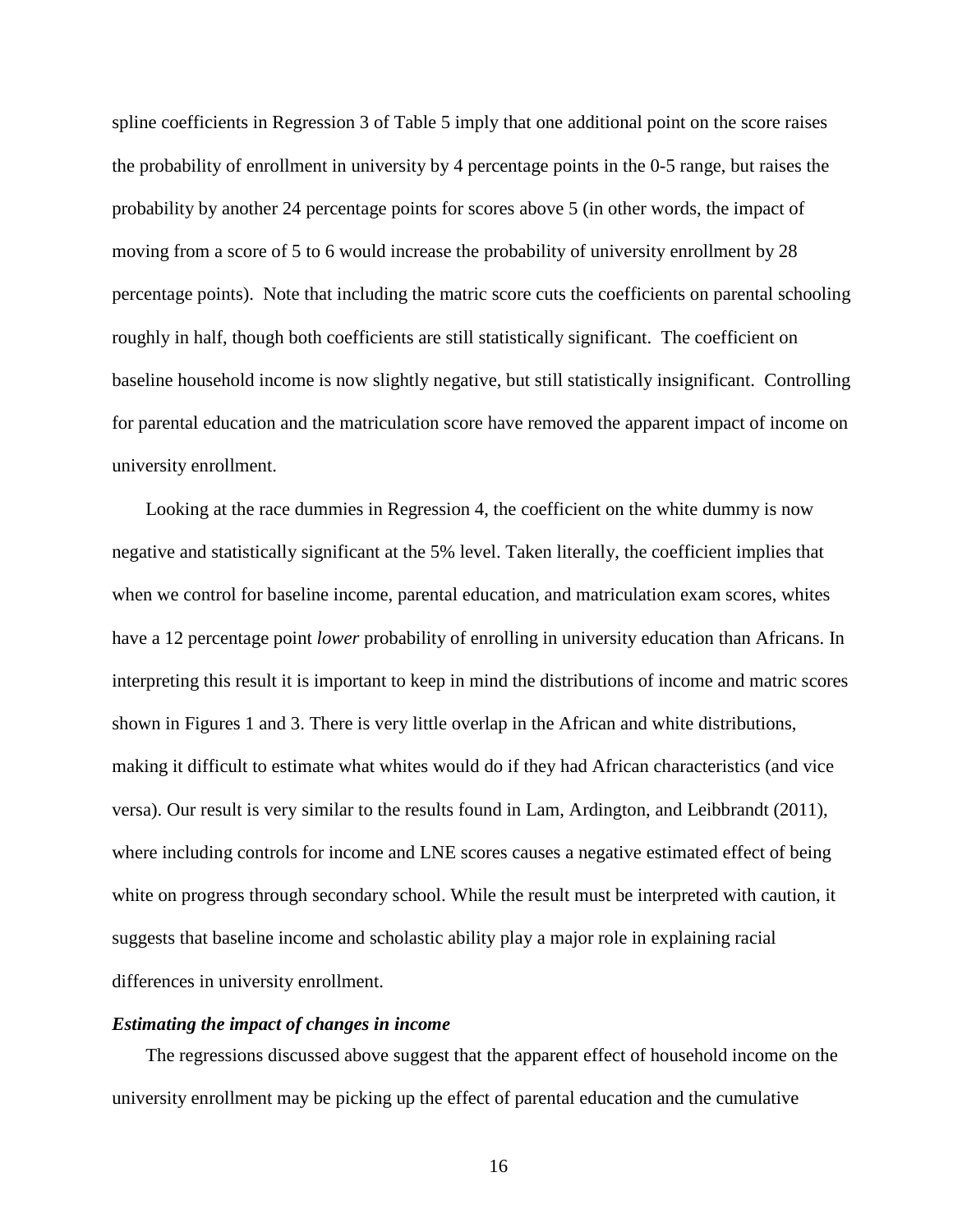learning that higher-income students had when they were finishing secondary school. This is important from a policy perspective, since policies such as reduced university tuition or financial aid programs will not be able to compensate for the cumulative educational disadvantages associated with growing up in a poor household.

In order to see whether credit constraints are affecting the ability of young people and their families to finance university education, we would ideally like to observe short-term changes in income and estimate the impact of those changes on post-secondary enrollment. Column 5 of Table 5 uses two measures of short-term income changes available in CAPS. The first is the household shock variable discussed above, indicating whether the household experienced a negative financial shock between 2002 and 2005. This is intended to measure unexpected declines in income, and should therefore have a negative impact on enrollment if credit constraints are binding. As seen in Column 5, the coefficient on the household shock variable has the predicted negative sign. It is very imprecisely estimated, however, and we cannot reject that it is zero at conventional significance levels. We also use an indicator of whether there was a pension-eligible household member in the year the respondent graduated from high school. Since the pension is an expected change in income this may have a different effect than an unexpected household shock. The estimated effect of a pensioner is positive, as predicted, but the coefficient is imprecisely estimated and is statistically insignificant. One interpretation of the insignificant coefficients on the household shock and presence of a pensioner is that there really is no effect of short-term income changes on enrollment. This could mean that credit constraints are not a serious factor in enrollment. Unfortunately we cannot rule out the possibility that the shock and pension variables are too imperfect as measures of short-term income variation to detect the actual effect.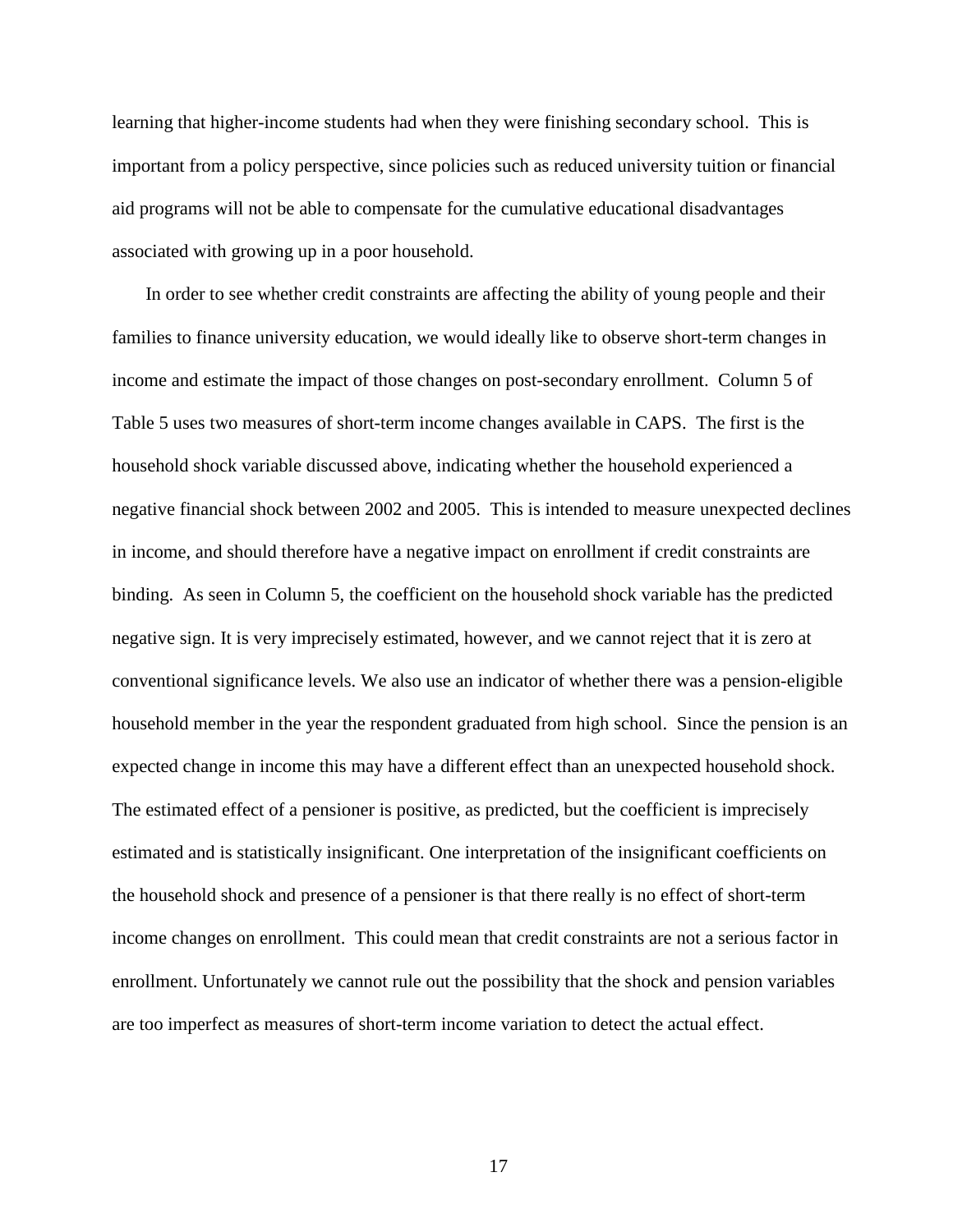#### *Predicting other post-secondary education*

In Table 5 our measure of post-secondary enrollment is limited to university enrollment. As shown in Figures 1 and 2, the relationship between income and post-secondary enrollment appears to be different for technical universities and other non-university programs, including things like short-term certification programs. Table 6 presents regressions in which the outcome is postsecondary enrollment conditional on not enrolling in university. One motivation for these regressions is that they might be viewed as describing the admission and enrollment decision process for those who are not able to be admitted into university. We present the same specifications shown in Table 4, beginning with simple race dummies and then adding controls for family background and matriculation exam performance.

Looking at Regression 1, the simple unadjusted racial gap in non-university enrollment is considerably smaller than the gap in university enrollment. Conditional on not enrolling in university, whites are 13.6 percentage points more likely than Africans to enroll in some other type of post-secondary education. As in Table 5, this gap completely disappears when we control for household per capita income in 2002 in Regression 2. Unlike Table 5, however, the apparent impact of income does not disappear when we add parental education to the regression. We continue to estimate a significant impact of baseline income on non-university enrollment even when we include the full set of regressors in Column 5.

Another important difference between Table 6 and Table 5 is the impact of grade 12 matriculation exam scores on enrollment. We estimate that a one point increase in the score is associated with a 5.6 percentage point increase in the probability of enrollment in the 0-5 score range, slightly above the 4.4 percentage point increase in Table 4 (though the difference is not statistically significant). But in Table 6 there is no additional increase in the impact of test scores above a score of 5, unlike the large increase in slope estimated for university enrollment in Table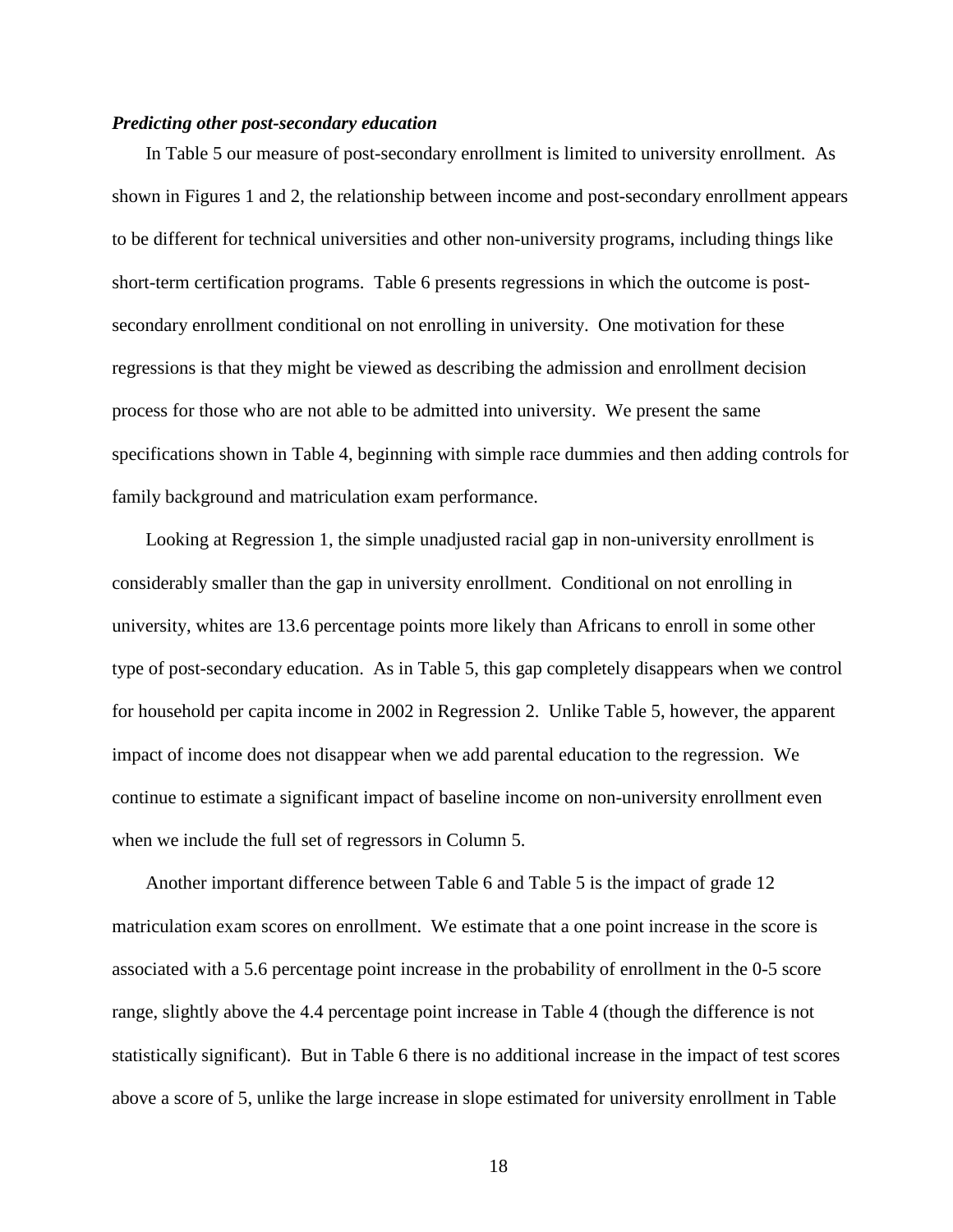5. This is consistent with the pattern shown in Figure 3. While the enrollment-matric score gradient is very steep above a score of 5 for university enrollment, there is a much weaker relationship between the matric score and enrollment in other types of post-secondary education, conditional on not enrolling in university. It is also noteworthy that adding matric scores only slightly increases the  $R^2$  in Table 6, it had a very large impact on the  $R^2$  for university enrollment in Table 5.

As in Table 5, our estimates of the impact of short-term income changes on enrollment are not statistically significant in Table 6, although the coefficients have the predicted signs. The point estimate for the impact of having a pensioner in the household is almost twice as large in the nonuniversity regressions as in the university regressions, consistent with the possibility that credit constraints are more important for non-university post-secondary education, though the difference is not statistically significant.

The most striking difference between Table 5 and Table 6 is that in Table 6 we estimate a statistically significant impact of baseline household income (measured when the respondents were near the end of secondary school) on enrollment in non-university post-secondary education, even after controlling for parental education and grade 12 matriculation exam scores. This suggests that credit constraints may play a role in the broader forms of post-secondary education, even though they do not appear to be important for university enrollment. This may indicate that universities have adopted financial aid programs that successfully compensate for income differentials among those who succeed in getting admitted, while other forms of post-secondary education do not have similar financial assistance. Performance on the grade 12 matriculation exam is much less important for non-university programs, suggesting that to some extent income rather than ability is determining attendance in these programs. As shown above, the earnings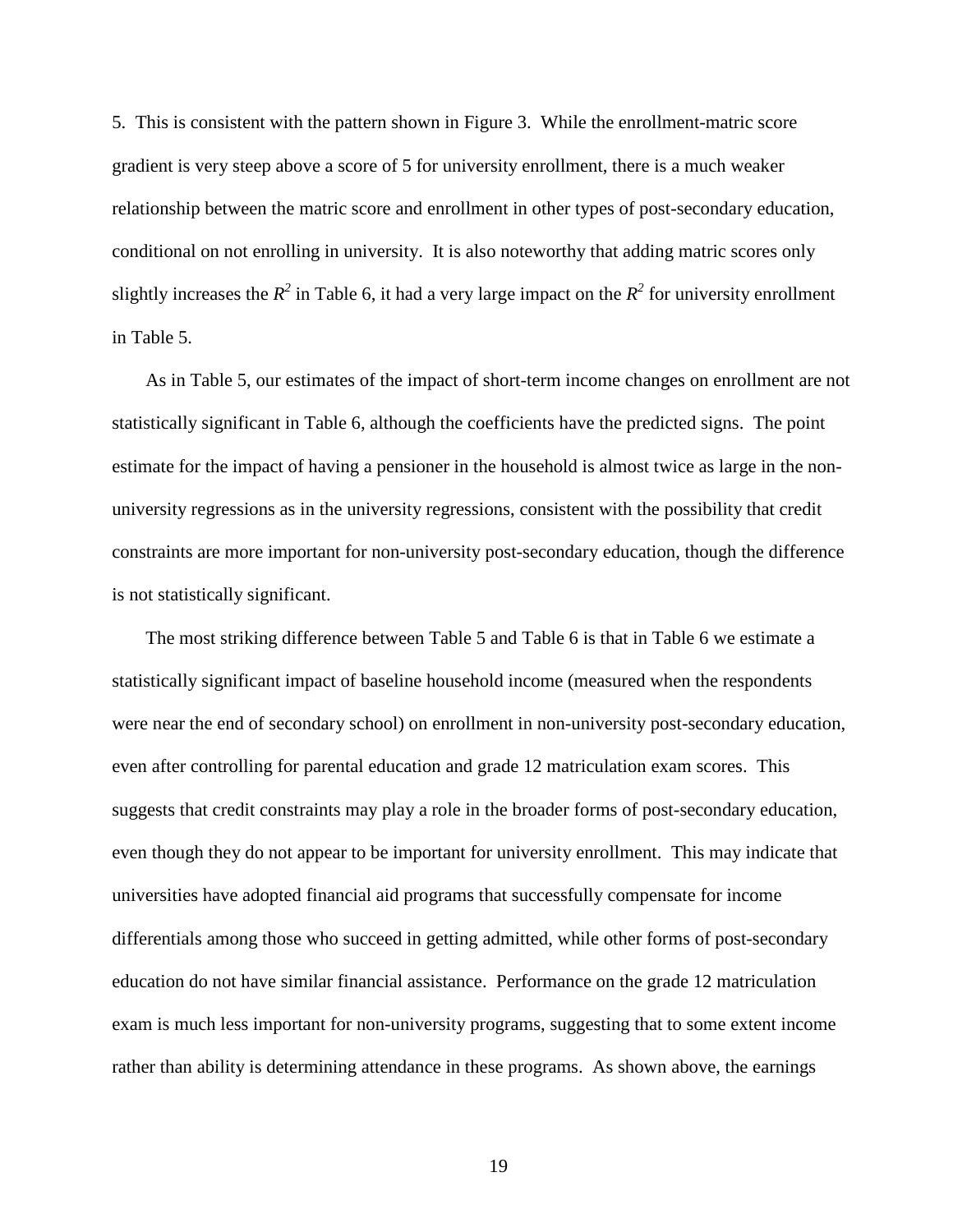returns to these non-university programs appear to be quite high, so this an important dimension of the post-secondary environment.

Returning to the issue of the racial gap in post-secondary education, our results suggest that credit constraints have very little impact on the racial gap in university enrollment. Our regressions in Table 5 suggest that making universities free, for example, would not change the large racial gap in university enrollment, holding constant the large differences in grade 12 matriculation exam performance and parental education. Credit constraints may play a somewhat larger role in explaining the racial gap in other forms of post-secondary education. Our result in Table 6 imply, for example, that holding constant matric scores and parental education, a 20% increase in baseline household per capita income would imply a 1 percentage point increase in non-university post-secondary enrollment. Given the very large gap between white and African incomes in our sample, this is an economically important effect.

#### **Summary and Conclusions**

Our panel data from Cape Town indicate that there is a strong positive relationship between the household income experienced by students when they were finishing secondary school and their later enrollment in post-secondary education. Given the large impact of income on university enrollment and the enormous income differences between whites and Africans, income experienced during late high school can in and of itself statistically account for the entire 30 percentage point racial gap in university enrollment. This apparent effect of household income on subsequent post-secondary enrollment may pick up a wide variety of effects. On the one hand it may indicate that credit constraints limit the ability of low-income students to continue their studies after secondary school. On the other hand it may simply pick up the cumulative effects of income experienced since birth on human capital acquired by the end of secondary school.

Following the approach of Carneiro and Heckman (2002), we show that controlling for grade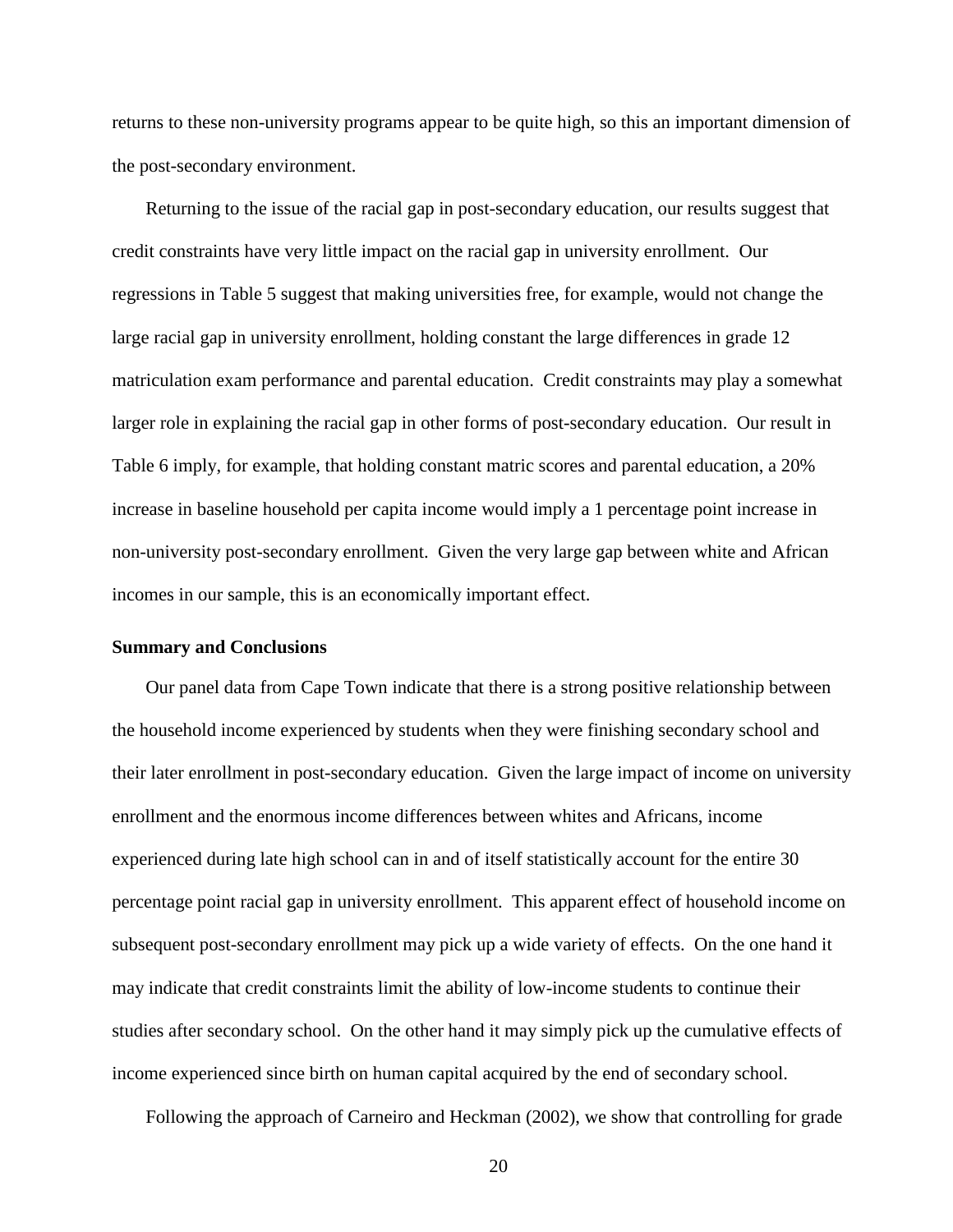12 matriculation exam scores and parental education completely eliminates the apparent effect of baseline income on university enrollment. The impact of matric scores on university enrollment is very large once students reach the cutoff of 5 that is required for most university enrollment.

We use two indicators of short-term income variation in order to look more directly for effects of credit constraints on post-secondary enrollment. The first measure, an indicator that the household experienced a negative financial shock between 2002 and 2005, has the predicted negative coefficient but is not statistically significant. The second measure, an indicator of whether a household member received South Africa's generous old-age pension at the time the respondent graduated from high school, has the predicted positive coefficient but is also statistically insignificant. Taken literally, these results suggest that short-term income fluctuations do not have a significant impact on university enrollment. This may mean that credit constraints and the ability to finance education do not play an important role in explaining post-secondary enrollment rates in South Africa. We do not want to push this interpretation too hard, however, since these are somewhat imperfect measures of short-term income changes.

We are more confident with what our results imply about long-term socio-economic disadvantage and racial differences in university enrollment. Our regressions imply that the very large racial gap in university enrollment can be entirely explained by a combination of household income and cognitive ability measured at the end of high school. When we control for parental education, baseline income, and grade 12 matriculation exam scores, our regressions imply that Africans would actually have 12 percentage point *higher* university enrollment than whites if Africans had the same characteristics as whites. While this may overstate the extent to which we can explain the racial gap in enrollment, the results clearly suggest that a policy of lowering tuition or increasing financial aid would have only a very modest impact, if any, on the racial gap in university enrollment. Given the large racial gap in cognitive ability at the end of high school,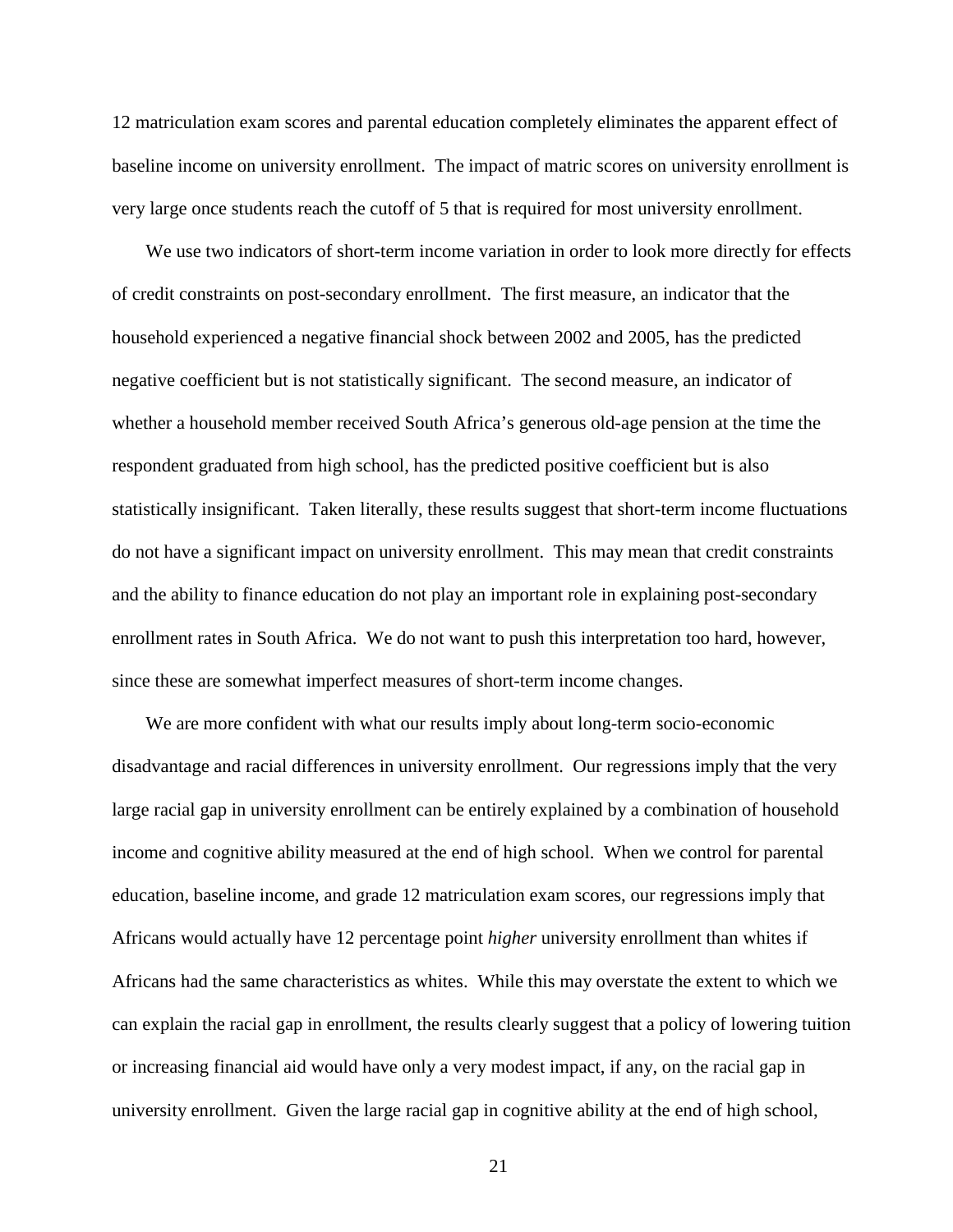financing constraints appear to be a relatively small component of the racial gap in university enrollment.

This same set of variables can also fully explain the racial gap in other types of postsecondary education, conditional on not enrolling in university. In the case of non-university enrollment, however, we do find a significant impact of baseline household income on enrollment, even after controlling for parental education and matriculation exam scores. This suggests that credit constraints may be a factor in explaining the racial gap in post-secondary education outside of university. Given what appear to be large economic returns to these types of post-secondary education, this could have important implications for inequality in the South African labor market.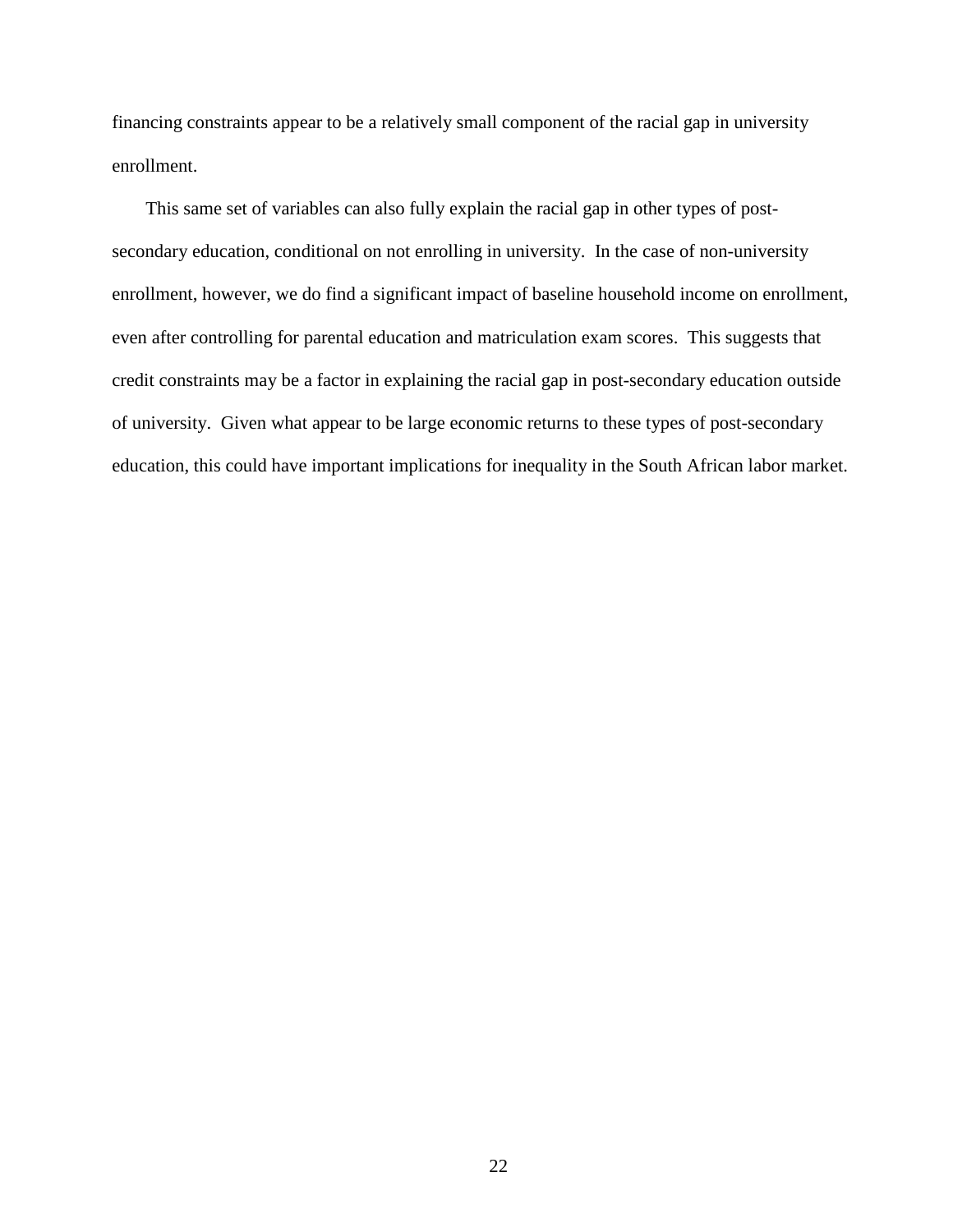#### **References**

- Anderson, Kermyt G., Case, Anne, Lam, David, 2001. Causes and Consequences of Schooling Outcomes in South Africa: Evidence from Survey Data. *Social Dynamics* 27(1), 1-23.
- Ardington, Cally, Lam, David, Leibbrandt, Murray, 2009. Explaining the Persistence of Racial Gaps in Schooling in South Africa. Presented at the IUSSP International Population Conference, Marrakech, Morocco, September.
- Belley, Philippe, and Lance Lochner, 2007. The Changing Role of Family Income and Ability in Determining Educational Achievement. *Journal of Human Capital* 1(1), 37-89.
- Bhorat, Haroon, Oosthuizen, Morne, 2008. Determinants of Grade 12 Pass Rates in the Post-*Apartheid* South African Schooling System. *Journal of African Economies* 18(4), 634-666.
- Cameron, Stephen V., Heckman, James J., 2001. The Dynamics of Educational Attainment for Black, Hispanic, and White Males. *Journal of Political Economy* 109(3), 455-499.
- Carneiro, Pedro, and James Heckman, 2002. The Evidence on Credit Constraints in Post-Secondary Schooling. *Economic Journal* 112(482), 705-734.
- Case, Anne, Deaton, Angus, 1999. School Inputs and Education Outcomes in South Africa. *Quarterly Journal of Economics* August, 114(3), 1047-84.
- Fiske, Edward, Ladd, Helen, 2004. *Elusive equity: Education reform in post-apartheid.* Brookings Institution, Washington, D.C.
- Jacoby, Hanan, 1994. Borrowing Constraints and Progress Through School: Evidence from Peru. *The Review of Economics and Statistics* 76(1), 151-160.
- Keane, Michael P. and Kenneth I. Wolpin, 2001. The Effect of Parental Transfers and Borrowing Constraints on Educational Attainment. *International Economic Review* 42(4), 1051-1103.
- Lam, David, Cally Ardington, and Murray Leibbrandt (2011) "Schooling as a Lottery: Racial Differences in Progress through School in Urban South Africa," *Journal of Development Economics*, 95(2):121-136..
- Lam, David, Ardington, Cally, Branson, Nicola, Case, Anne, Leibbrandt, Murray, Menendez, Alicia, Seekings, Jeremy, Sparks, Meredith, 2008. The Cape Area Panel Study: Overview and Technical Documentation of Waves 1-2-3-4. The University of Cape Town, October 2008.
- Lovenheim, Michael, 2008. "Housing Wealth, Liquidity Constraints and College Enrollment," Working Paper, Stanford Institute for Economic Policy Research, Stanford University.
- Mwabu, Germano, and T. Paul Schultz, 2000. "Wage Premia for Education and Location of South African Workers, by Gender and Race," *Economic Development and Cultural Change* 48(2), 307-334.
- van der Berg, Servaas, 2007. Apartheid's enduring legacy: Inequalities in education. *Journal of African Economies* 16(5), 849-880.
- Yamauchi, Futoshi, 2005. Race, equity and public schools in post-apartheid South Africa: Equal opportunity for all kids. *Economics of Education Review* (24), 213-33.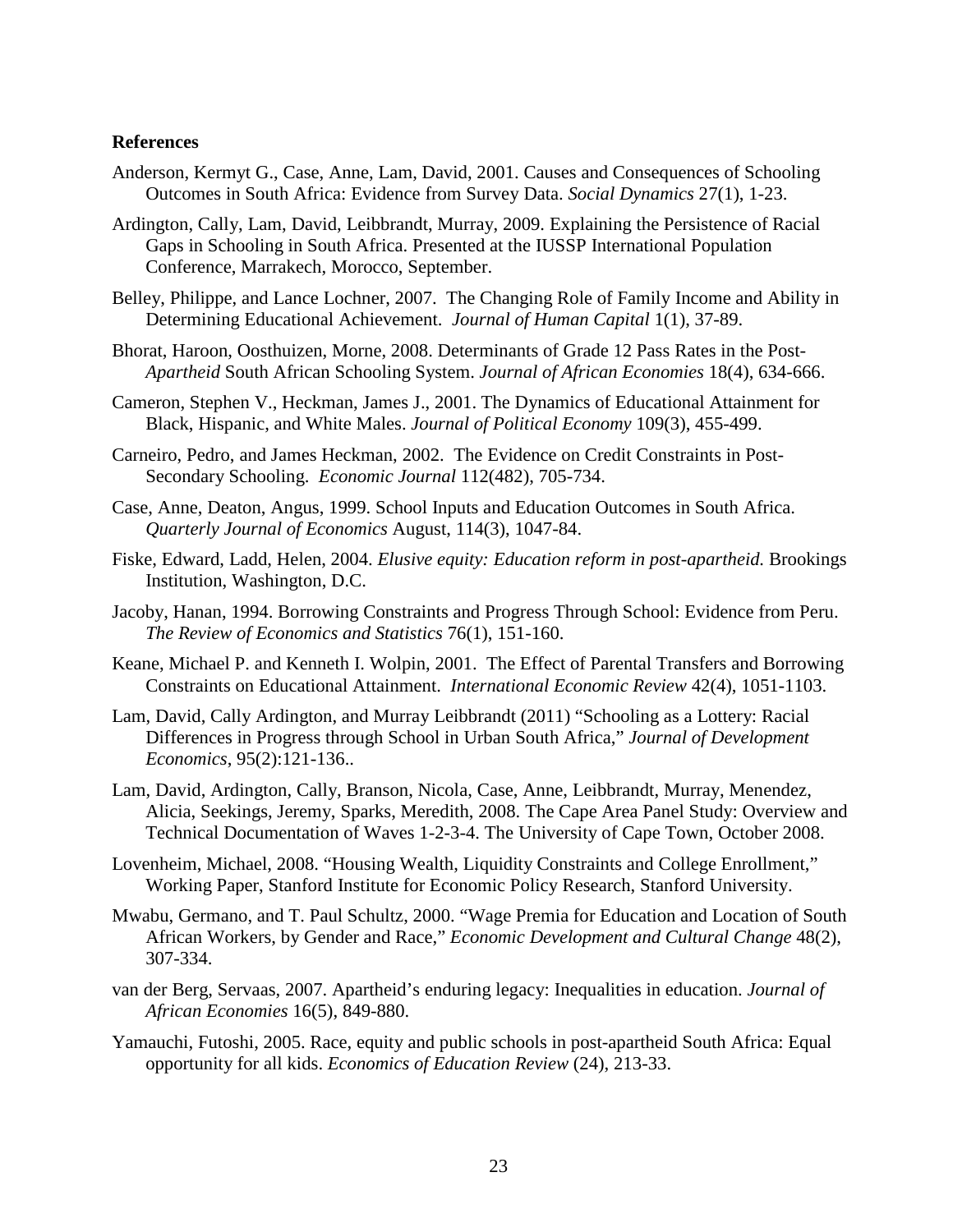|                                     | <b>African</b><br><b>Coloured</b> |       | White |       |      |      |
|-------------------------------------|-----------------------------------|-------|-------|-------|------|------|
| <b>Highest grade completed</b>      | 2000                              | 2007  | 2000  | 2007  | 2000 | 2007 |
| Less than Grade 9                   | 31.1                              | 20.2  | 32.9  | 20.7  | 2.6  | 2.1  |
| Grade 9                             | 8.0                               | 9.0   | 10.4  | 8.9   | 1.6  | 3.6  |
| Grade 10                            | 10.3                              | 11.6  | 12.6  | 14.9  | 10.1 | 9.1  |
| Grade 11                            | 14.8                              | 18.4  | 8.4   | 10.7  | 8.5  | 5.7  |
| Grade 12                            | 28.4                              | 33.3  | 27.8  | 38.1  | 41.1 | 47.1 |
| Post-matric diploma/certificate     | 5.8                               | 5.8   | 4.0   | 5.3   | 19.1 | 16.3 |
| University degree                   | 1.6                               | 1.7   | 3.9   | 1.4   | 17.1 | 16.2 |
| At least Grade 12                   | 35.8                              | 40.8  | 35.7  | 44.8  | 77.2 | 79.6 |
| Beyond Grade 12                     | 7.4                               | 7.5   | 7.9   | 6.8   | 36.1 | 32.5 |
| % of Grade 12 going further         | 20.6                              | 18.5  | 22.2  | 15.1  | 46.8 | 40.8 |
| % of Grade 12 completing university | 4.4                               | 4.2   | 10.9  | 3.2   | 22.1 | 20.3 |
| Observations                        | 9,176                             | 6,655 | 1,240 | 1.045 | 673  | 372  |

## **Table 1. Highest level of education for 25-29 year-olds, South Africa Labour Force Survey 2000 and 2007**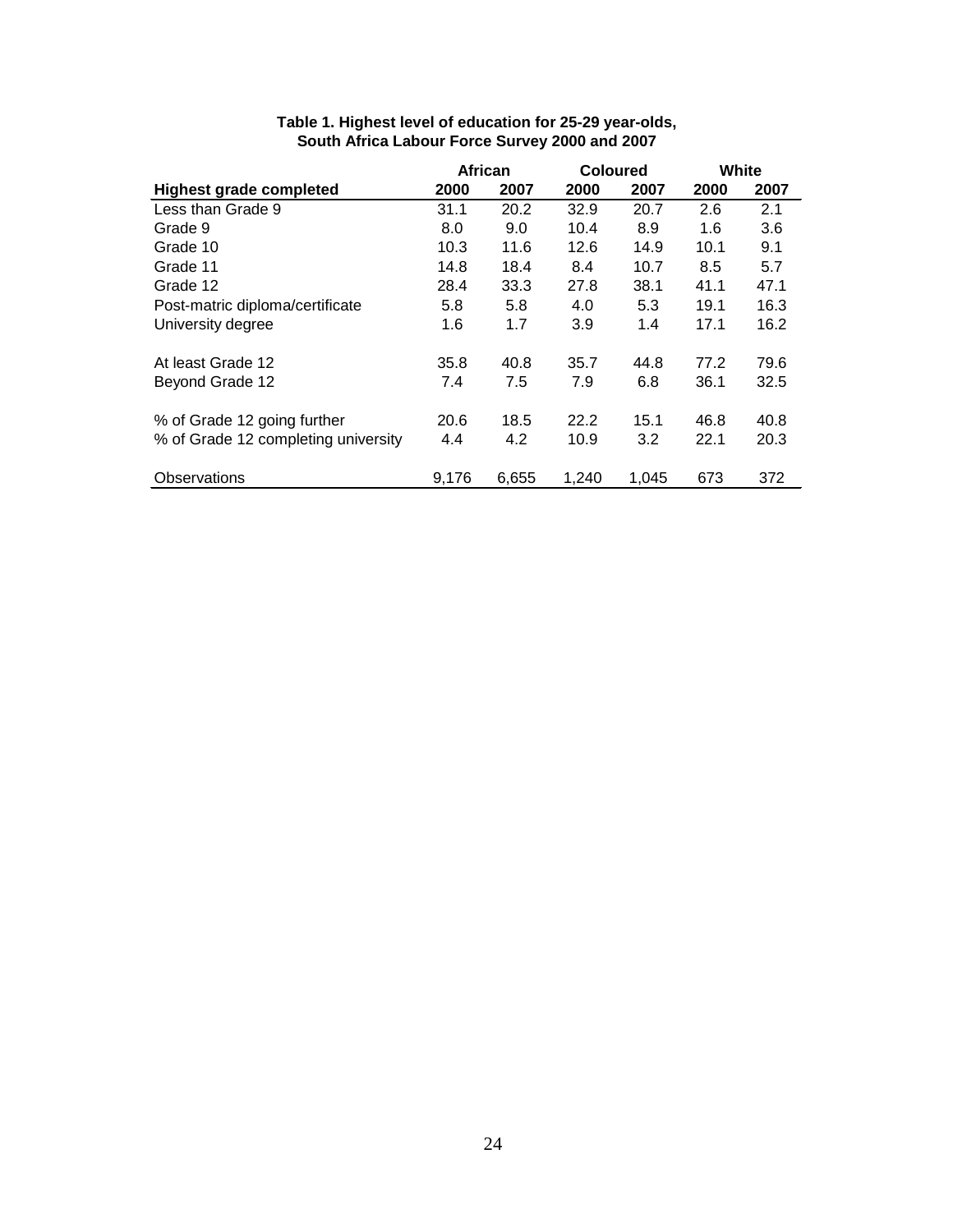| <b>Grade level</b>  | <b>African</b> | <b>Coloured</b> | White          |
|---------------------|----------------|-----------------|----------------|
| Grade 10            | 0.126          | 0.271           | 0.236          |
|                     | $[0.013]$ ***  | $[0.027]$ ***   | $[0.065]$ ***  |
| Grade 11            | 0.216          | 0.349           | 0.403          |
|                     | $[0.012]$ ***  | $[0.029]$ ***   | $[0.042]$ ***  |
| Grade 12            | 0.331          | 0.408           | 0.089          |
|                     | $[0.011]$ ***  | $[0.027]$ ***   | $[0.035]^{**}$ |
| Diploma/certificate | 1.088          | 0.898           | 0.277          |
|                     | $[0.012]$ ***  | $[0.033]$ ***   | $[0.023]$ ***  |
| University degree   | 0.552          | 0.563           | 0.419          |
|                     | $[0.020]$ ***  | $[0.054]$ ***   | $[0.028]$ ***  |
| Observations        | 158,653        | 30,980          | 14,237         |
| R-squared           | 0.33           | 0.39            | 0.18           |

| Table 2. Returns to schooling, men and women aged 25-59, South |  |
|----------------------------------------------------------------|--|
| Africa Labour Force Survey 2000-2007                           |  |

Standard errors in brackets; \*\*significant at 5%; \*\*\*significant at 1%; also in regression: age, age squared, dummies for grades 1-9, male, year, and province; coefficient is return relative to next lower level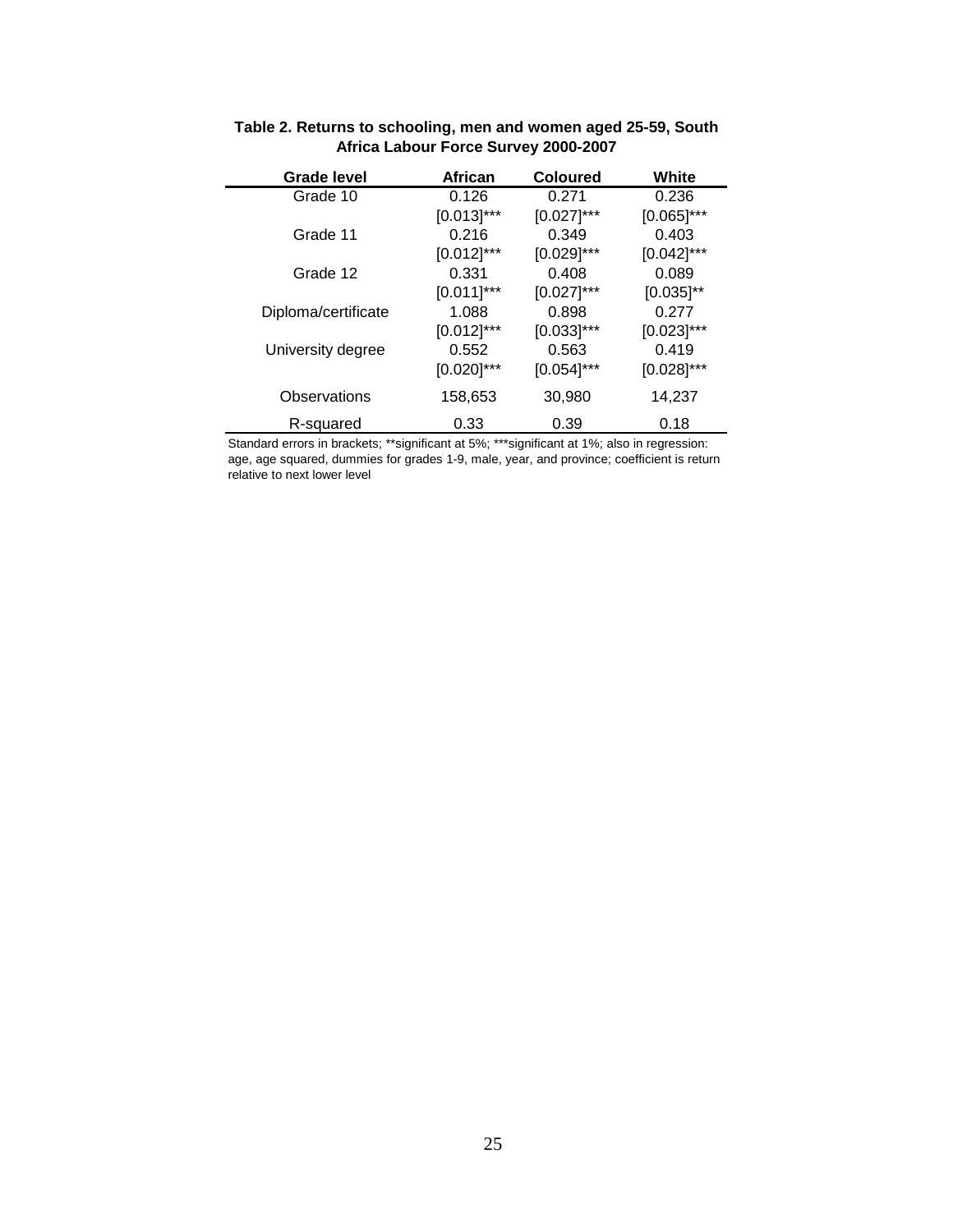| <b>Population Group</b>                    | Wave 1 sample<br>size | Sample observed<br>in 2005 | Response rate to<br>2005 |
|--------------------------------------------|-----------------------|----------------------------|--------------------------|
| (1)                                        | $\left( 2\right)$     | (3)                        | $\left( 4\right)$        |
| Full sample                                |                       |                            |                          |
| African                                    | 2151                  | 1773                       | 82.4%                    |
| Coloured                                   | 2005                  | 1803                       | 89.9%                    |
| White                                      | 596                   | 405                        | 68.0%                    |
| Total                                      | 4752                  | 3981                       | 83.8%                    |
| Respondents in grade 10, 11, or 12 in 2002 |                       |                            |                          |
| African                                    | 669                   | 574                        | 85.8%                    |
| Coloured                                   | 583                   | 552                        | 94.7%                    |
| White                                      | 218                   | 170                        | 78.0%                    |
| Total                                      | 1470                  | 1296                       | 88.2%                    |

# **Table 3. Young adult response rates in the Cape Area Panel Study**

These observations may be taken from Wave 3, 4, or 5. Column 4 is the ratio of Column 3 to Column 2.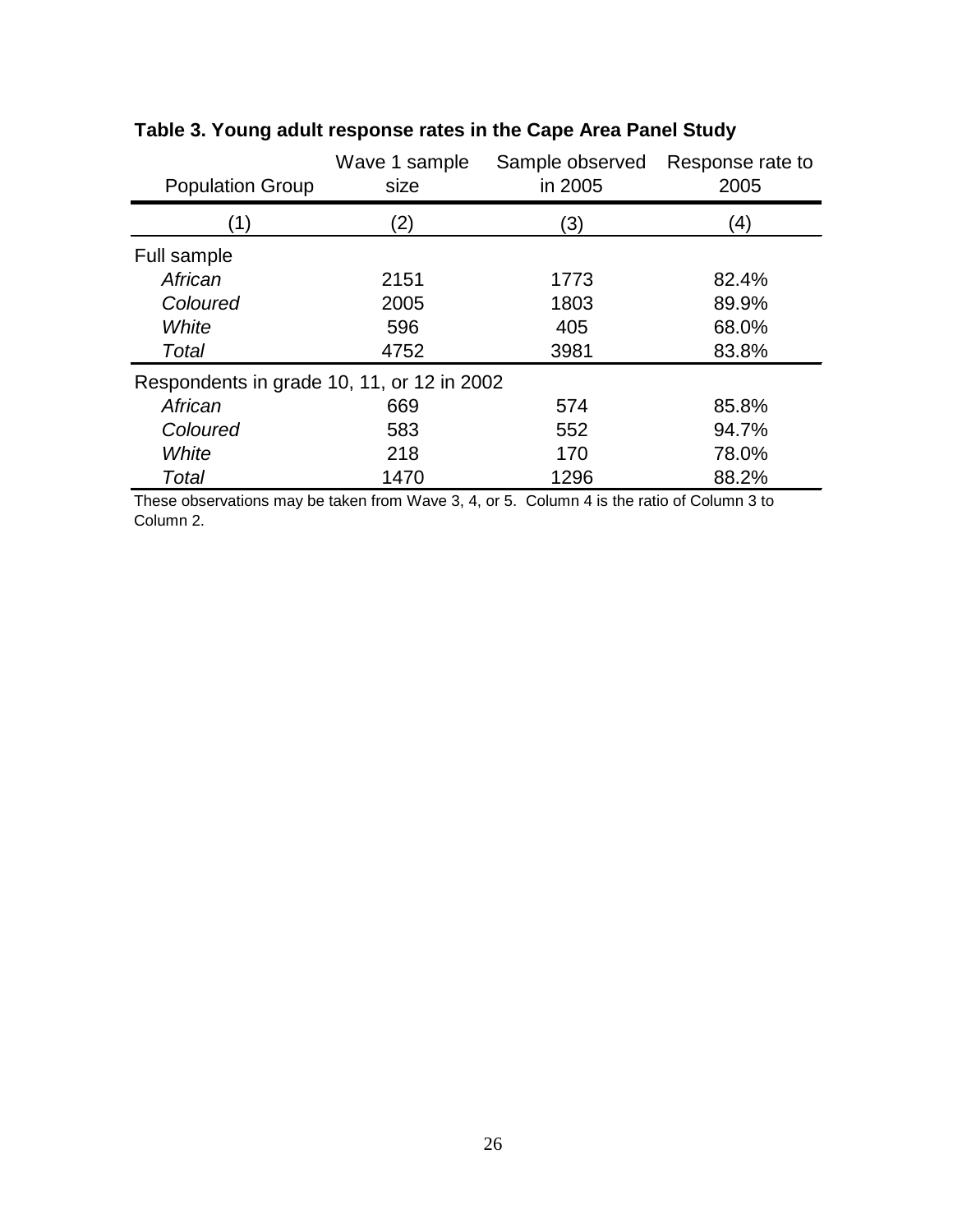|                                              | African (N=230) |           | Coloured (N=311) |           | <b>White (N=139)</b> |           |
|----------------------------------------------|-----------------|-----------|------------------|-----------|----------------------|-----------|
| <b>Variable</b>                              | Mean            | Std. Dev. | Mean             | Std. Dev. | Mean                 | Std. Dev. |
| 1 Any post-secondary enrollment in 2005      | 0.344           | 0.476     | 0.344            | 0.476     | 0.649                | 0.479     |
| 2 University enrollment in 2005              | 0.109           | 0.312     | 0.137            | 0.345     | 0.415                | 0.495     |
| 3 Technikon enrollment in 2005               | 0.118           | 0.323     | 0.107            | 0.310     | 0.070                | 0.256     |
| 4 University or Technikon enrollment in 2005 | 0.227           | 0.420     | 0.244            | 0.430     | 0.485                | 0.502     |
| 5 Other post-secondary enrollment in 2005    | 0.118           | 0.323     | 0.100            | 0.300     | 0.165                | 0.372     |
| 6 Household shock between 2002 and 2005      | 0.128           | 0.335     | 0.120            | 0.326     | 0.056                | 0.230     |
| 7 Household shock missing                    | 0.163           | 0.370     | 0.079            | 0.270     | 0.184                | 0.389     |
| 8 Household pensioner at year of graduation  | 0.168           | 0.375     | 0.231            | 0.422     | 0.056                | 0.231     |
| 9 Graduated 2002                             | 0.321           | 0.468     | 0.353            | 0.479     | 0.396                | 0.491     |
| 10 Graduated 2003                            | 0.400           | 0.491     | 0.373            | 0.484     | 0.343                | 0.477     |
| 11 Graduated 2004                            | 0.304           | 0.461     | 0.284            | 0.452     | 0.276                | 0.449     |
| 12 Household per cap income                  | 586             | 813       | 1383             | 1224      | 3834                 | 2576      |
| 13 Log hh per cap income (zero mean)         | $-0.460$        | 1.002     | 0.617            | 0.810     | 1.728                | 0.720     |
| 14 Standardized LNE total score              | $-0.026$        | 0.720     | 0.619            | 0.587     | 1.355                | 0.444     |
| 15 Matriculation exam score                  | 3.568           | 1.306     | 4.023            | 1.296     | 5.717                | 1.625     |
| 16 Age in 2002                               | 17.90           | 1.73      | 17.04            | 1.31      | 17.05                | 1.23      |
| 17 Female                                    | 0.535           | 0.500     | 0.580            | 0.494     | 0.517                | 0.502     |
| 18 Mother's education (grades completed)     | 8.982           | 3.279     | 9.624            | 2.773     | 13.000               | 1.877     |
| 19 Father's education (grades completed)     | 8.683           | 3.896     | 9.939            | 3.023     | 13.171               | 2.092     |
| 20 Mother's education missing                | 0.124           | 0.330     | 0.028            | 0.164     | 0.034                | 0.182     |
| 21 Father's education missing                | 0.444           | 0.498     | 0.226            | 0.419     | 0.058                | 0.234     |
| 22 Annual school expenses in 2002 (rands)    | 1,269           | 4,780     | 1,441            | 3,787     | 6,854                | 6,616     |
| 23 Number of grades failed by 2002           | 0.644           | 0.809     | 0.369            | 0.658     | 0.155                | 0.484     |

#### **Table 4. Descriptive statistics, CAPS Waves 1-5, CAPS respondents who completed grade 12 in 2002, 2003, or 2004**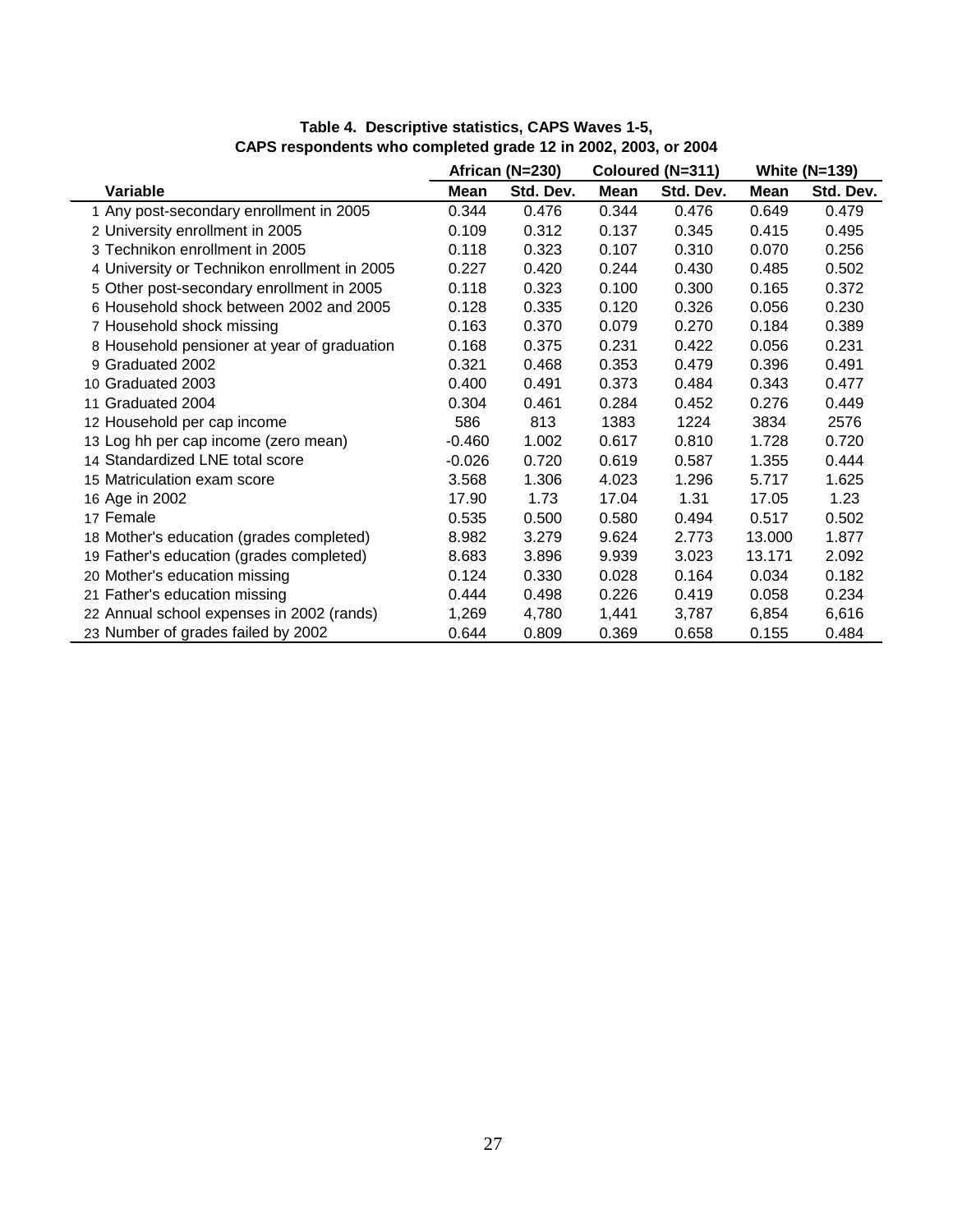| Variable                        | (1)        | (2)         | (3)         | (4)         | (5)         |
|---------------------------------|------------|-------------|-------------|-------------|-------------|
| Coloured                        | $-0.0152$  | $-0.0952**$ | $-0.0684*$  | $-0.0492$   | $-0.0599*$  |
|                                 | [0.0385]   | [0.0439]    | [0.0392]    | [0.0308]    | [0.0319]    |
| White                           | $0.296***$ | 0.0766      | 0.00957     | $-0.118**$  | $-0.125**$  |
|                                 | [0.0611]   | [0.0834]    | [0.0761]    | [0.0563]    | [0.0561]    |
| Female                          | 0.0126     | 0.00872     | 0.0145      | $-0.0260$   | $-0.0277$   |
|                                 | [0.0396]   | [0.0381]    | [0.0348]    | [0.0281]    | [0.0281]    |
| Log hh per cap income (zero     |            | $0.0817***$ | 0.0170      | $-0.00162$  | $-0.000737$ |
| mean)                           |            | [0.0189]    | [0.0183]    | [0.0129]    | [0.0133]    |
| Log hh per cap income squared   |            | 0.0194      | 0.00676     | $-0.0122$   | $-0.0116$   |
|                                 |            | [0.0124]    | [0.0118]    | [0.0100]    | [0.0101]    |
| Mother's schooling              |            |             | $0.0191***$ | $0.0104*$   | $0.0102*$   |
|                                 |            |             | [0.00668]   | [0.00566]   | [0.00571]   |
| Father's schooling              |            |             | $0.0410***$ | $0.0249***$ | $0.0251***$ |
|                                 |            |             | [0.00811]   | [0.00669]   | [0.00664]   |
| Matric score spline 0-5         |            |             |             | 0.0436***   | 0.0468***   |
|                                 |            |             |             | [0.0132]    | [0.0134]    |
| Matric score spline 5-8 (change |            |             |             | $0.240***$  | $0.235***$  |
| in slope relative to 0-5)       |            |             |             | [0.0373]    | [0.0373]    |
| Household shock between 2002    |            |             |             |             | $-0.0301$   |
| and 2005                        |            |             |             |             | [0.0386]    |
| Household pensioner at year of  |            |             |             |             | 0.0376      |
| graduation                      |            |             |             |             | [0.0404]    |
| <b>Observations</b>             | 564        | 563         | 563         | 563         | 563         |
| R-squared                       | 0.142      | 0.186       | 0.280       | 0.503       | 0.507       |

## **Table 5. OLS regression for probability of enrollment in university in 2005, CAPS respondents who completed grade 12 between 2002 and 2004**

Notes: Robust standard errors in brackets. \* significant at 10%; \*\* significant at 5%; \*\*\* significant at 1%. All regressions also include quadratic in baseline age and dummy variables for year of graduation. Regressions that include parental schooling and household shock variables also include dummy variables for missing parental schooling and household shock information.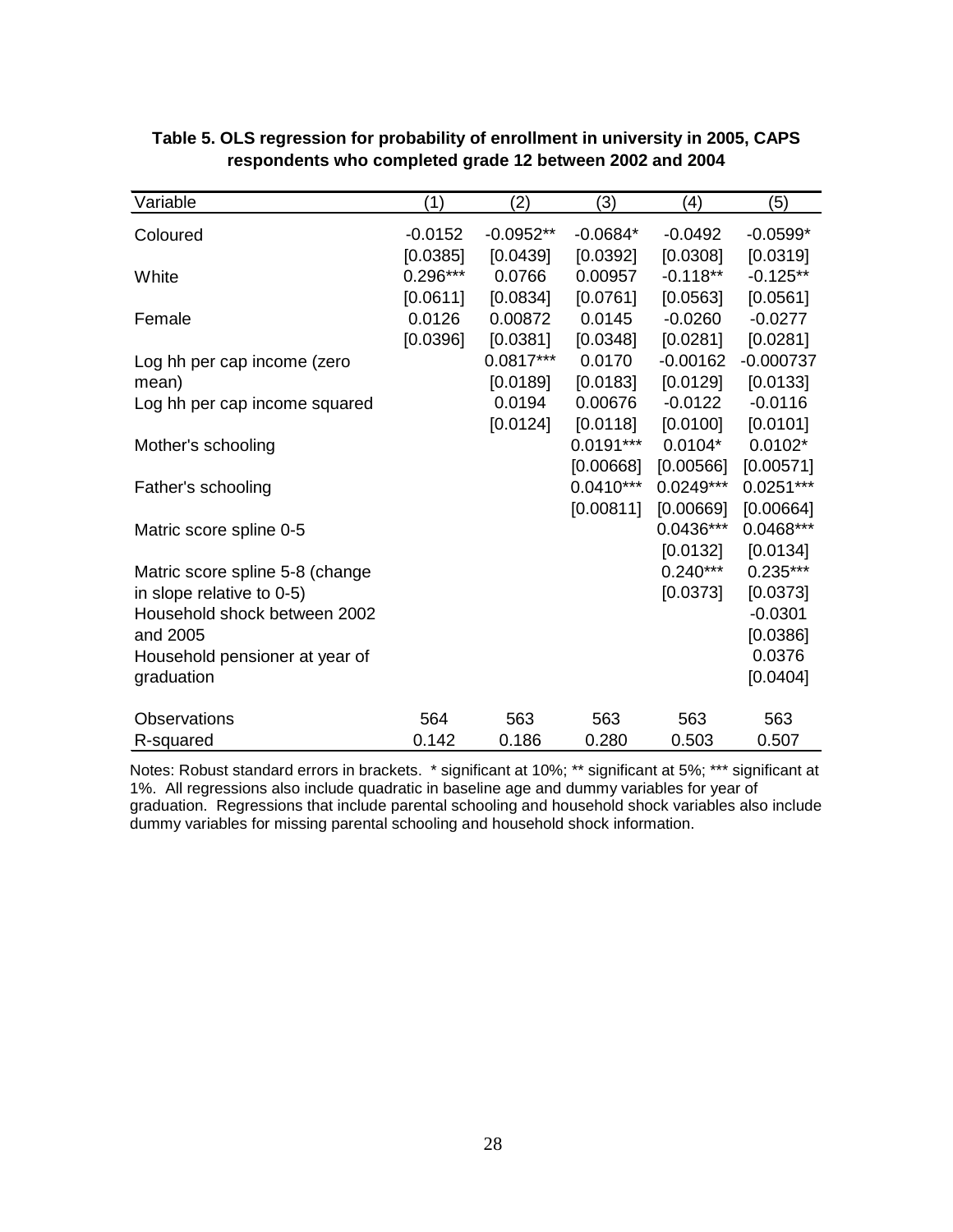|                                              | (1)       | (2)        | (3)        | (4)        | (5)                |
|----------------------------------------------|-----------|------------|------------|------------|--------------------|
| Coloured                                     | $-0.0272$ | $-0.121**$ | $-0.103*$  | $-0.101*$  | $-0.106*$          |
|                                              | [0.0512]  | [0.0594]   | [0.0589]   | [0.0597]   | [0.0590]           |
| White                                        | $0.136*$  | $-0.0704$  | $-0.0960$  | $-0.110$   | $-0.121$           |
|                                              | [0.0801]  | [0.107]    | [0.105]    | [0.109]    | [0.107]            |
| Female                                       | 0.0253    | 0.0243     | 0.0264     | 0.0204     | 0.0234             |
|                                              | [0.0477]  | [0.0467]   | [0.0467]   | [0.0461]   | [0.0459]           |
| Log hh per cap income (zero                  |           | 0.0862***  | $0.0593**$ | 0.0459     | $0.0508*$          |
| mean)                                        |           | [0.0257]   | [0.0298]   | [0.0294]   | [0.0292]           |
| Log hh per cap income squared                |           | 0.0116     | 0.0116     | 0.00367    | 0.00659            |
|                                              |           | [0.0143]   | [0.0151]   | [0.0152]   | [0.0152]           |
| Mother's schooling                           |           |            | $0.0246**$ | $0.0236**$ | $0.0225**$         |
|                                              |           |            | [0.0103]   | [0.0101]   | [0.0101]           |
| Father's schooling                           |           |            | 0.00170    | 0.00197    | 0.00109            |
|                                              |           |            | [0.0111]   | [0.0106]   | [0.0106]           |
| Matric score spline 0-5                      |           |            |            | $0.0562**$ | $0.0583**$         |
|                                              |           |            |            | [0.0263]   | [0.0254]           |
| Matric score spline 5-8 (change              |           |            |            | $-0.00947$ | $-0.0173$          |
| in slope relative to 0-5)                    |           |            |            | [0.0891]   | [0.0889]           |
| Household shock between 2002<br>and 2005     |           |            |            |            | $-0.0272$          |
|                                              |           |            |            |            | [0.0663]<br>0.0666 |
| Household pensioner at year of<br>graduation |           |            |            |            | [0.0601]           |
|                                              |           |            |            |            |                    |
| Observations                                 | 467       | 466        | 466        | 466        | 466                |
| R-squared                                    | 0.039     | 0.068      | 0.088      | 0.106      | 0.111              |

| Table 6. OLS regression for probability of enrollment in post-secondary education in |
|--------------------------------------------------------------------------------------|
| 2005, conditional on not enrolling in university, CAPS respondents who completed     |
| grade 12 between 2002 and 2004                                                       |

Notes: Robust standard errors in brackets. \* significant at 10%; \*\* significant at 5%; \*\*\* significant at 1%. All regressions also include quadratic in baseline age and dummy variables for year of graduation. Regressions that include parental schooling and household shock variables also include dummy variables for missing parental schooling and household shock information.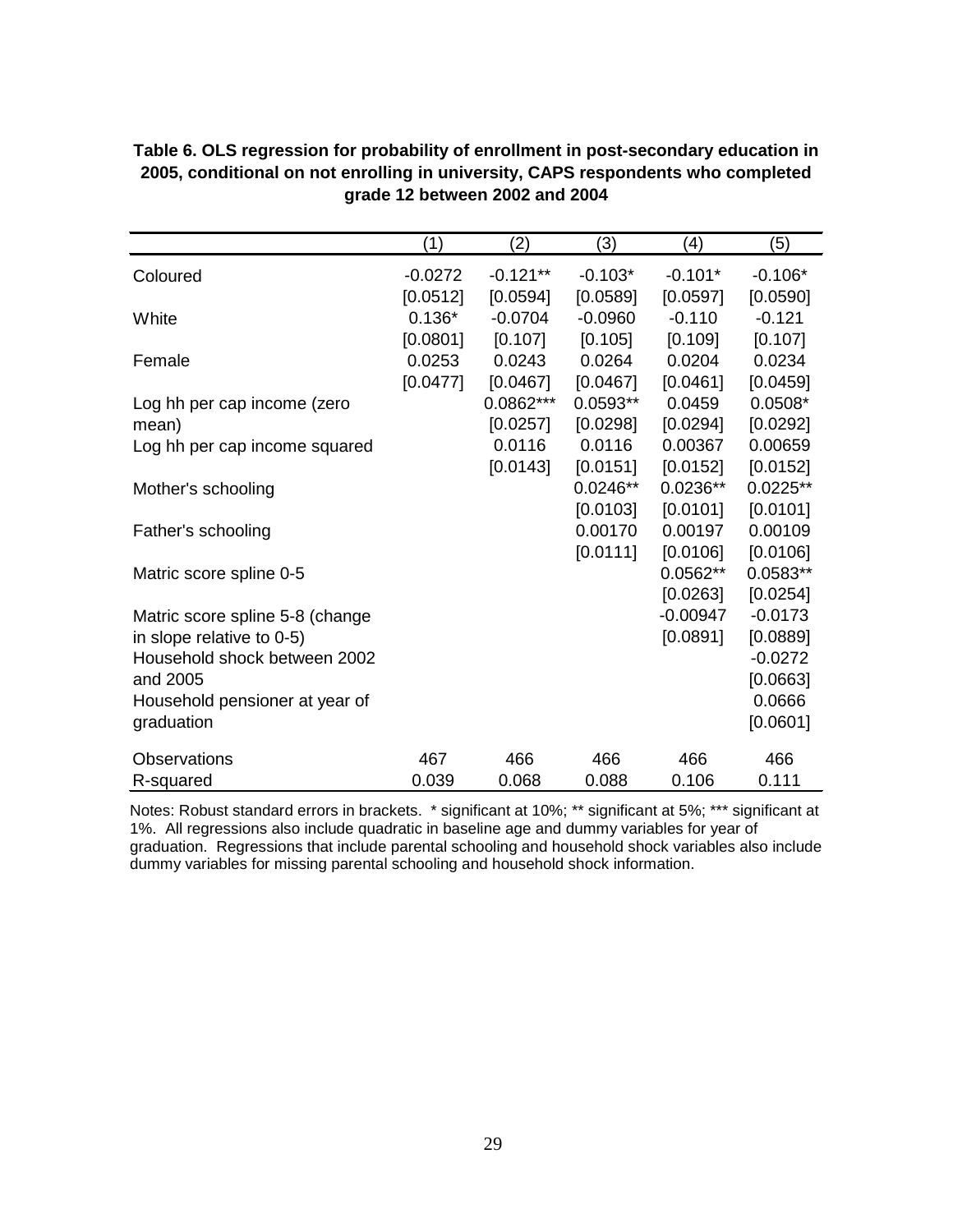**Figure 1. Proportion enrolled in post-secondary education in 2005, by 2002 household per capita income, CAPS respondents who completed grade 12 in 2002, 2003, or 2004**

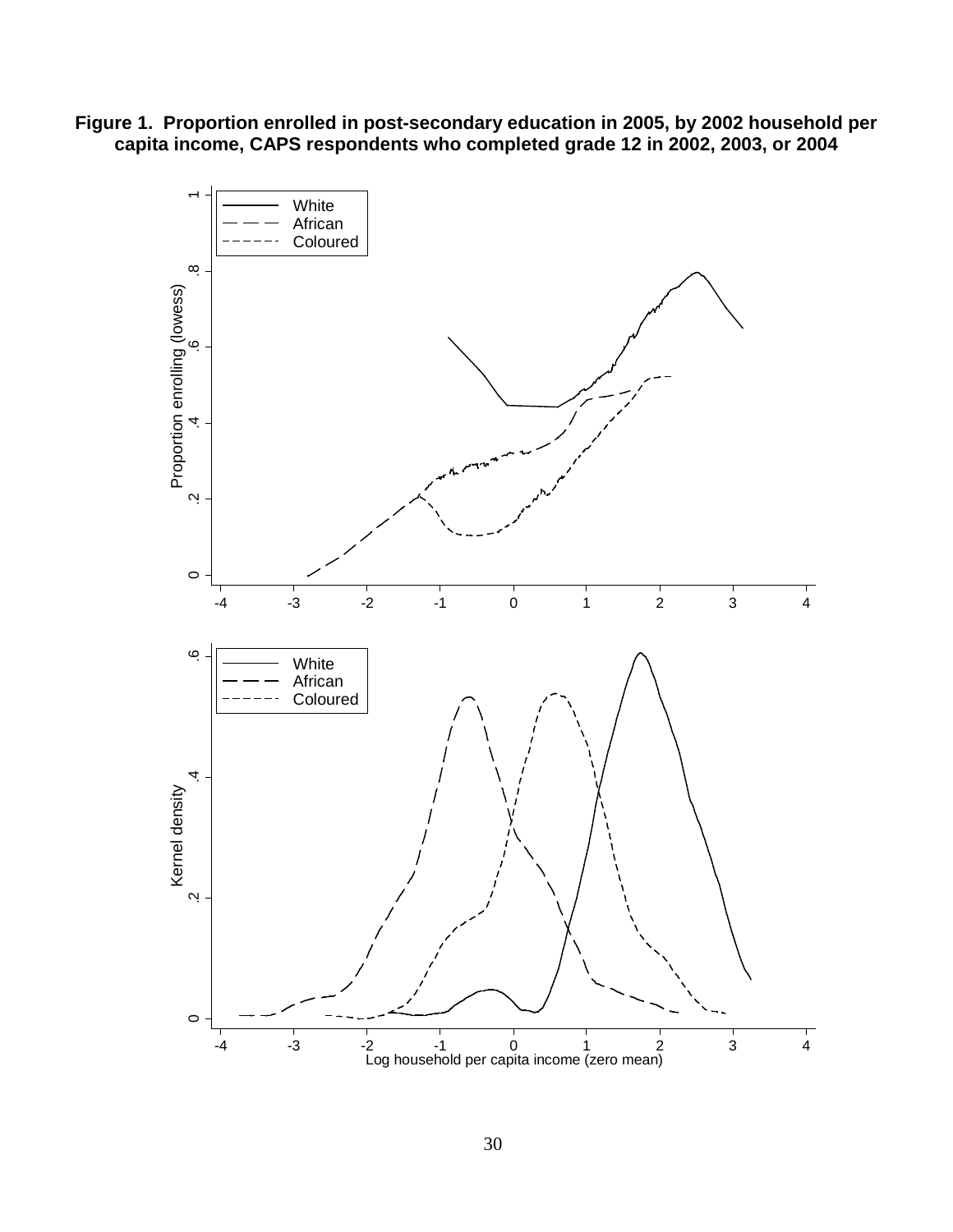**Figure 2. Proportion enrolled in different levels of post-secondary education in 2005 by 2002 per capita household income**